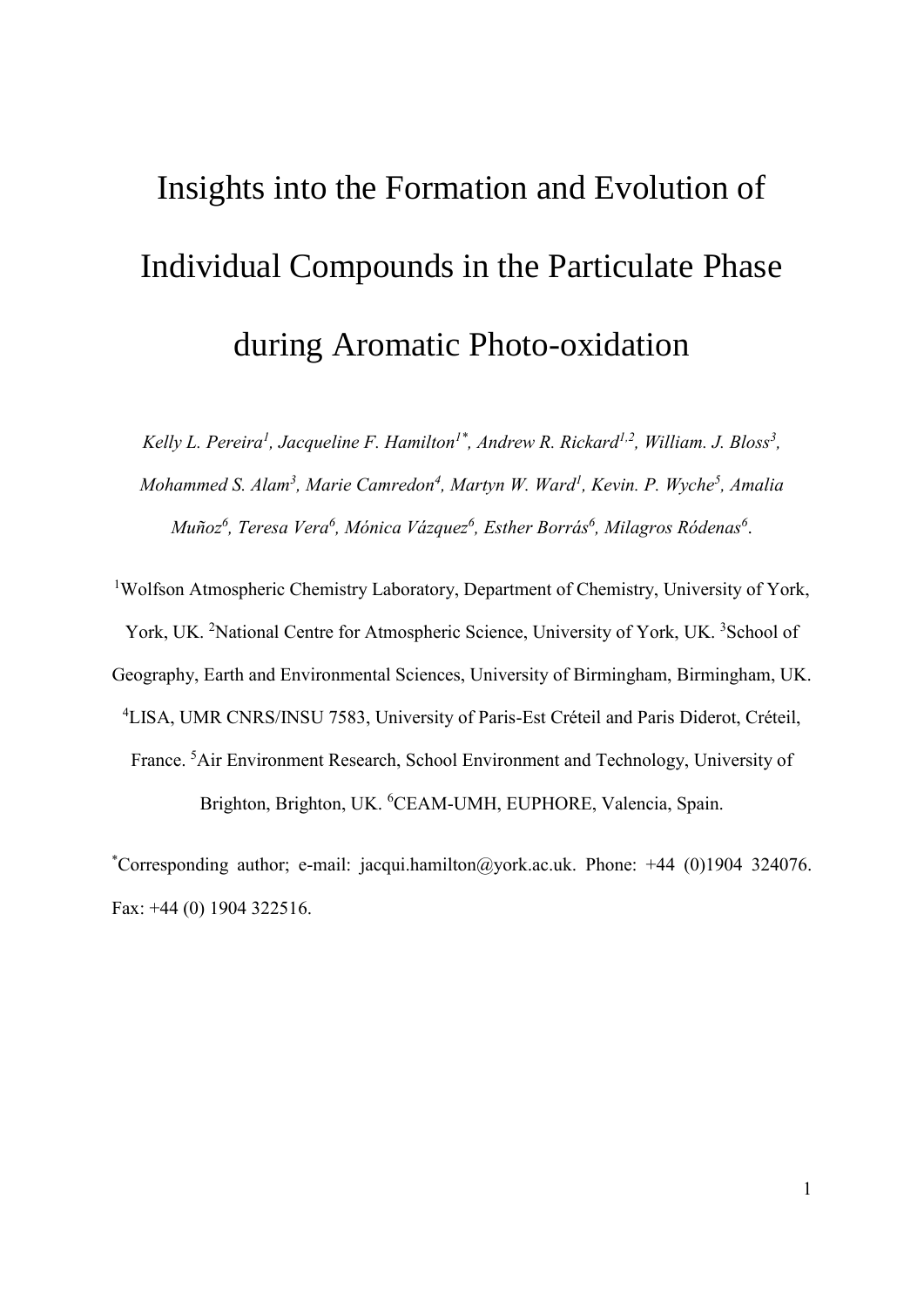## **Abstract**

 Secondary organic aerosol (SOA) is well known to have adverse effects on air quality and human health. However, the dynamic mechanisms occurring during SOA formation and evolution are poorly understood. The time resolved SOA composition formed during the photo-oxidation of three aromatic compounds, methyl chavicol, toluene and 4-methyl catechol, were investigated at the European Photo-reactor. SOA was collected using a particle into liquid sampler and analysed offline using state-of-the-art mass spectrometry to produce temporal profiles of individual photo-oxidation products. In the photo-oxidation of methyl chavicol, 70 individual compounds were characterised and three distinctive temporal profile 10 shapes were observed. The calculated mass fraction  $(C_{i, \text{der}}/C_{OA})$  of the individual SOA compounds showed either a linear trend (increasing/decreasing) or exponential decay with time. Substituted nitrophenols showed an exponential decay, with the nitro-group on the aromatic ring found to control the formation and loss of these species in the aerosol phase. Nitrophenols from both methyl chavicol and toluene photo-oxidation experiments showed a strong relationship with the NO2/NO (ppbv/ppbv) ratio and were observed during initial SOA growth. The location of the nitrophenol aromatic substitutions was found to be critically important, with the nitrophenol in the photo-oxidation of 4-methyl catechol not partitioning into the aerosol phase until irradiation had stopped; highlighting the importance of studying SOA formation and evolution at a molecular level.

# **Introduction**

 Secondary organic aerosol (SOA) constitutes a significant proportion of ambient particulate 23 matter<sup>1-3</sup> and exhibits substantial chemical complexity. The oxidation of a single volatile organic compound (VOC) forms a wide variety of multi-functional products of differing 25 volatilities<sup> $4, 5$ </sup>. These compounds may undergo numerous oxidation steps, forming a multitude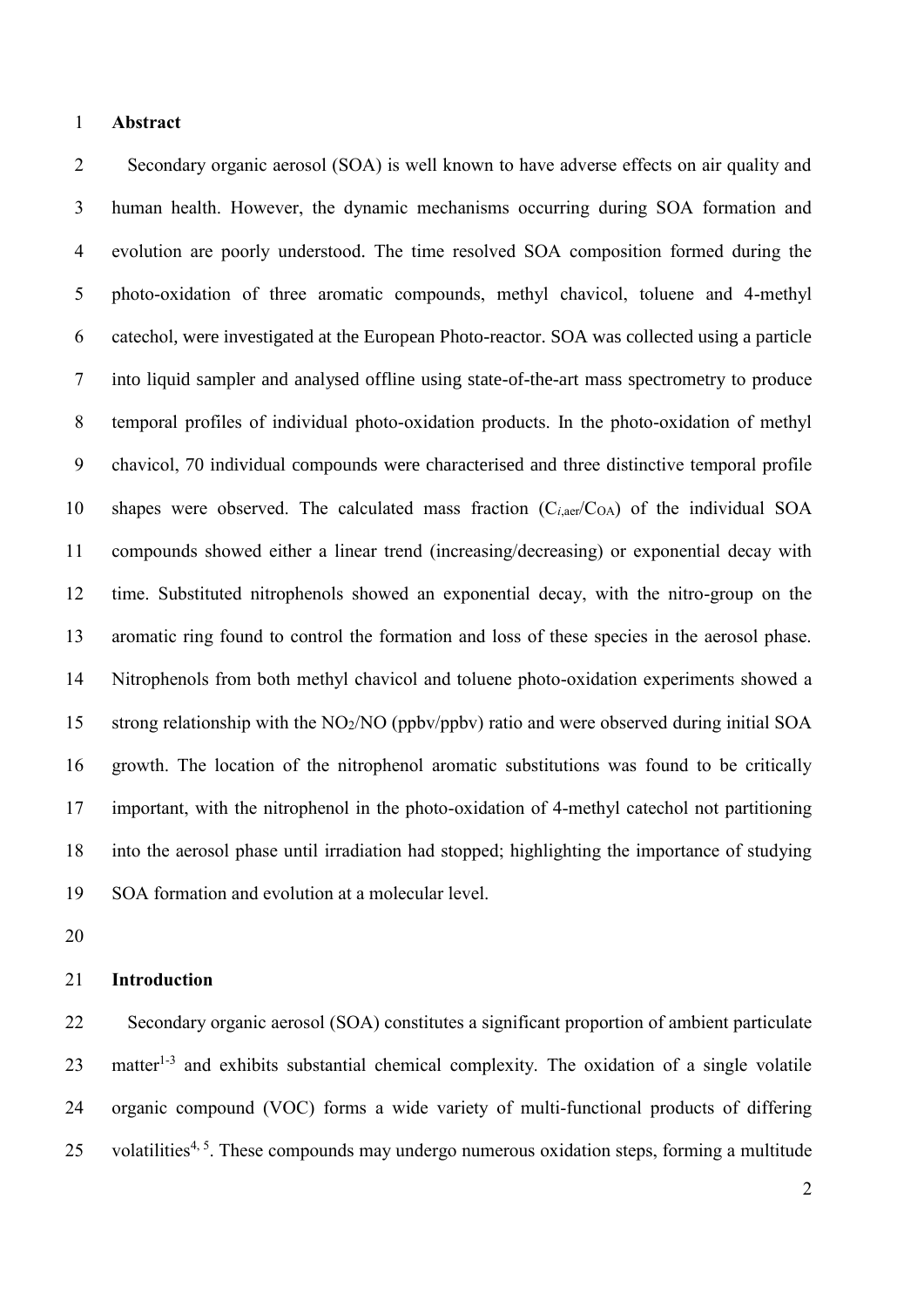of oxidation products, only some of which may contribute to new particle formation and/or SOA growth. Furthermore, once a compound partitions into the condensed phase it can 28 undergo further oxidation steps<sup>6-9</sup> and reactive transformations (non-oxidative processes, *i.e.* 29 oligomerisation)<sup>10-15</sup>, resulting in continually changing chemical composition and volatility<sup>4</sup>. The sheer number of VOCs present in the ambient atmosphere<sup>16</sup> and their continually evolving gas and particulate phase chemical composition, makes the identification of the species involved in SOA formation, growth and ageing, a complex and difficult task. Recent studies have found that extremely low volatility organic compounds (ELVOCs) can 34 participate in new particle formation and drive nanoparticle growth<sup>17-23</sup>; a topic which has 35 recently received considerable interest<sup>2, 18, 24, 25</sup>. Although, the detailed structural composition 36 of these ELVOCs have not been identified<sup>23, 26</sup>.

 Atmospheric simulation chambers can afford mechanistic insight into SOA formation processes under simplified conditions. The oxidation of a single VOC precursor may be investigated in a controlled environment, providing significant insight into the mechanisms occurring during SOA formation and ageing. Bulk particle measurement techniques, such as 42 aerosol mass spectrometry and derivatives<sup>27</sup>, provide near-real time chemical speciation of 43 non-refractory aerosol, allowing changes in particle oxidation to be observed<sup>28, 29</sup>. These techniques have been invaluable to our understanding of the chemical and physical transformations occurring during particle evolution. However, they cannot currently provide the detailed chemical composition and structural speciation that offline mass spectrometric 47 techniques can offer<sup>5, 30, 31</sup>.

49 Aromatic VOCs account for  $\sim$  20 - 50 % of the non-methane hydrocarbon emissions in 50 urban areas<sup>32, 33</sup>, with toluene often observed to be the most abundant species<sup>33-35</sup>. Aromatic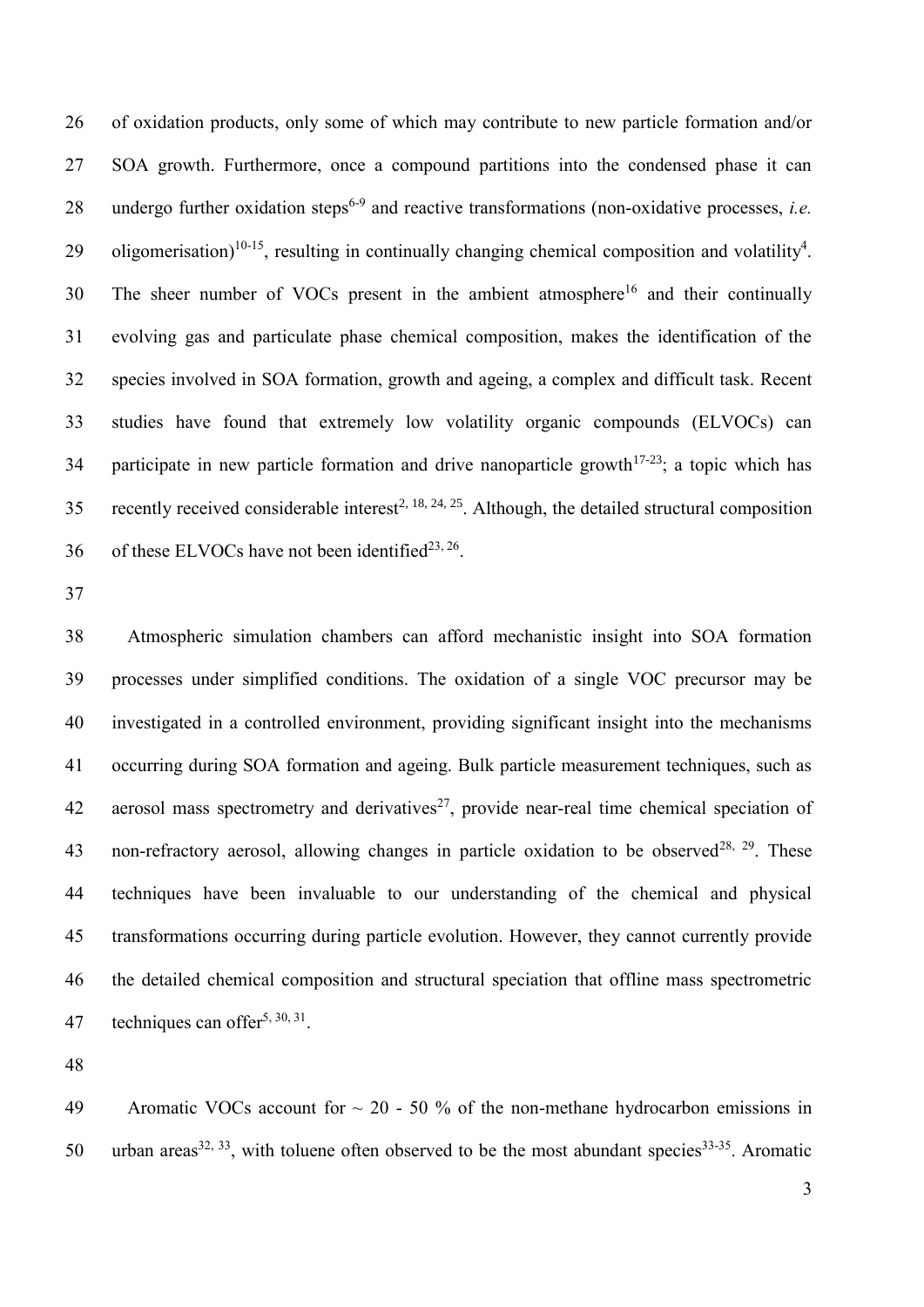hydrocarbons are considered to be one of the most important SOA precursors, contributing 52 significantly to SOA formation<sup>36-42</sup>. Furthermore, their high reactivity makes them primary 53 contributors to photo-chemical ozone formation<sup>43, 44</sup>. However, despite their important impact 54 on urban air quality, aromatic photo-oxidation mechanisms are still poorly understood<sup>45</sup>. For aromatic compounds such as alkyl-benzenes, typically emitted from gasoline sources, new particle formation in chamber simulations has previously been shown to occur when the 57 experiment moves from  $RO<sub>2</sub> + NO$  dominated regime to a  $RO<sub>2</sub> + HO<sub>2</sub>$  or  $RO<sub>2</sub>$  regime<sup>46-49</sup>, suggesting that the species formed through this pathway are of sufficiently low volatility to 59 initiate nucleation<sup>4, 47</sup>. This has previously been attributed to the formation of peroxides, 60 although little compositional evidence has been found in aromatic systems to support this<sup>23, 48</sup>

 SOA formation during the photo-oxidation of three mono-aromatic compounds, toluene (a predominantly anthropogenic VOC), 4-methyl catechol (anthropogenic oxygenated-VOC, OVOC) and methyl chavicol (biogenic OVOC, also known as estragole and 1-allyl-4- methoxybenzene) were investigated at the European Photoreactor in Valencia, Spain. Sub- micron aerosol samples were collected every 30 minutes using a particle into liquid sampler (PILS) and analysed offline using; high performance liquid chromatography ion-trap mass spectrometry (HPLC-ITMS), high performance liquid chromatography quadrupole time-of- flight mass spectrometry (HPLC-QTOFMS) and Fourier transform ion cyclotron resonance mass spectrometry (FTICR-MS). The use of a time resolved aerosol collection method followed by offline state-of-the-art mass spectrometric analysis, has allowed us to provide time resolved measurements with detailed chemical composition of the individual photo- oxidation products formed. From this, we are able to observe the partitioning, formation and loss of individual compounds in the particulate phase during SOA formation and ageing;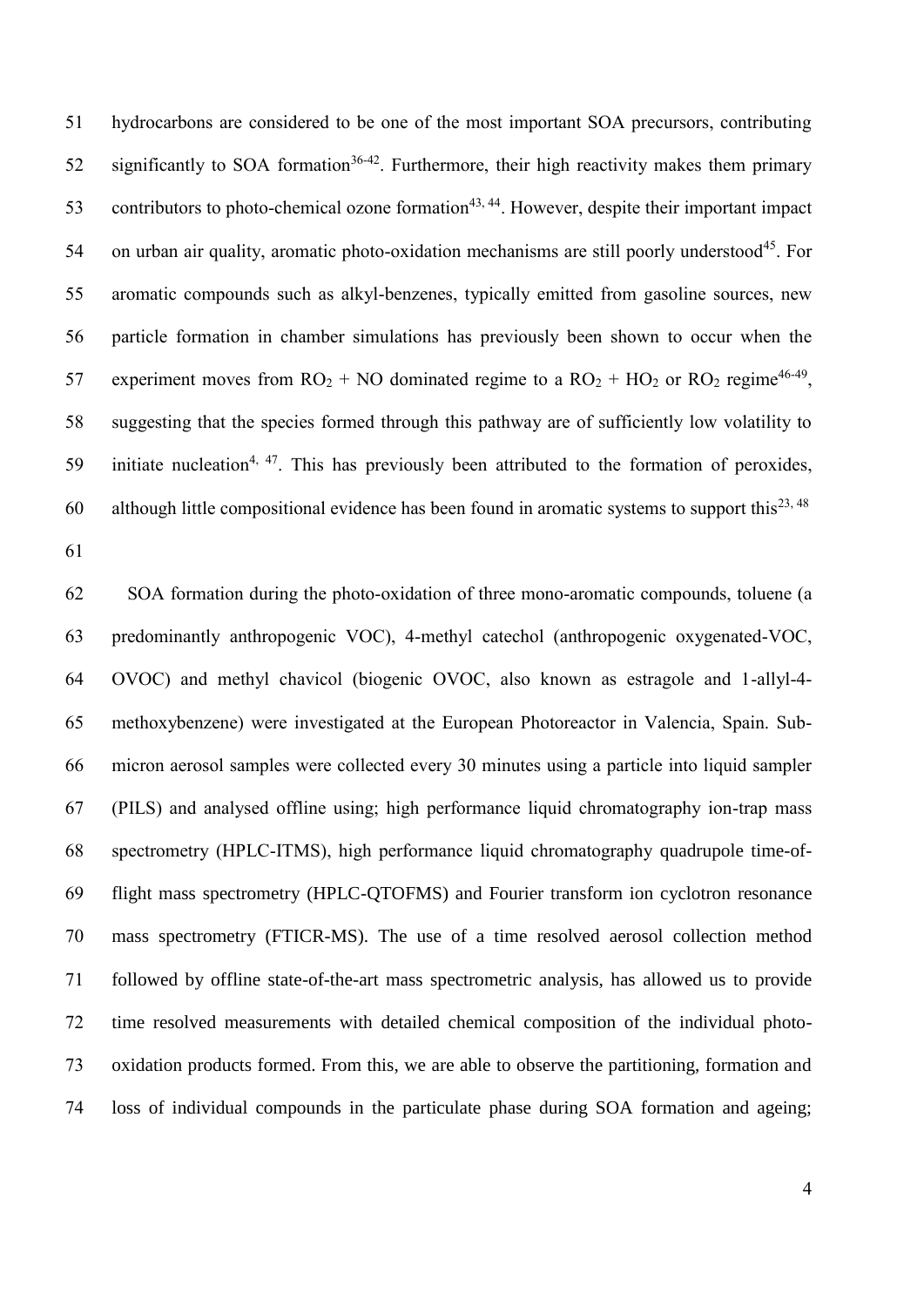allowing us to observe the differences in the condensed phase evolution of individual species based on their structure and functionality.

# **Experimental**

## **Chamber Simulation Experiments**

 Experiments were performed at the European Photoreactor (EUPHORE) in Valencia, 81 Spain. Briefly, the EUPHORE facility consists of two  $\sim 200$  m<sup>3</sup> hemispheric simulation chambers made of fluorinated ethylene propylene foil (FEP). Dry scrubbed air is used within the chamber and two large fans ensure homogenous mixing. Chamber temperature is near 84 ambient and pressure is maintained at  $\sim$  100 Pa above ambient. Further technical information 85 can be found in the literature<sup>45, 50-53</sup>. Two sets of experiments were performed, during July 2009 as a part of the Toluene OXIdation in a Chamber (TOXIC) project and during May 2012 as a part of the Atmospheric Chemistry of Methyl Chavicol (ATMECH) project. VOC precursors investigated, initial VOC/NO<sup>x</sup> mixing ratios and average chamber humidity and temperature for the experiments discussed, are shown in Table 1.

 The chamber was cleaned before each experiment by flushing with dry scrubbed air. The VOC precursor was introduced into the chamber through a heated air stream. Photo-oxidation 93 experiments were performed, where no additional source of 'OH radicals were added into the 94 chamber, using wall chemistry to initiate photo-oxidation<sup>54, 55</sup>. A range of instruments were used to monitor chamber pressure (Barometer, model AIR-DB-VOC), humidity (Hygrometer Watz, model Walz-TS2), temperature (temperature sensor, model PT100), solar intensity (*j*(NO2) Filter radiometer), NO<sup>x</sup> (Teledyne API, model NOX\_API-T200UP; photolytic converter) and O3 (Monitor Labs, model 9810). During the TOXIC project, precursor degradation and product formation was monitored using a Fourier transform infra red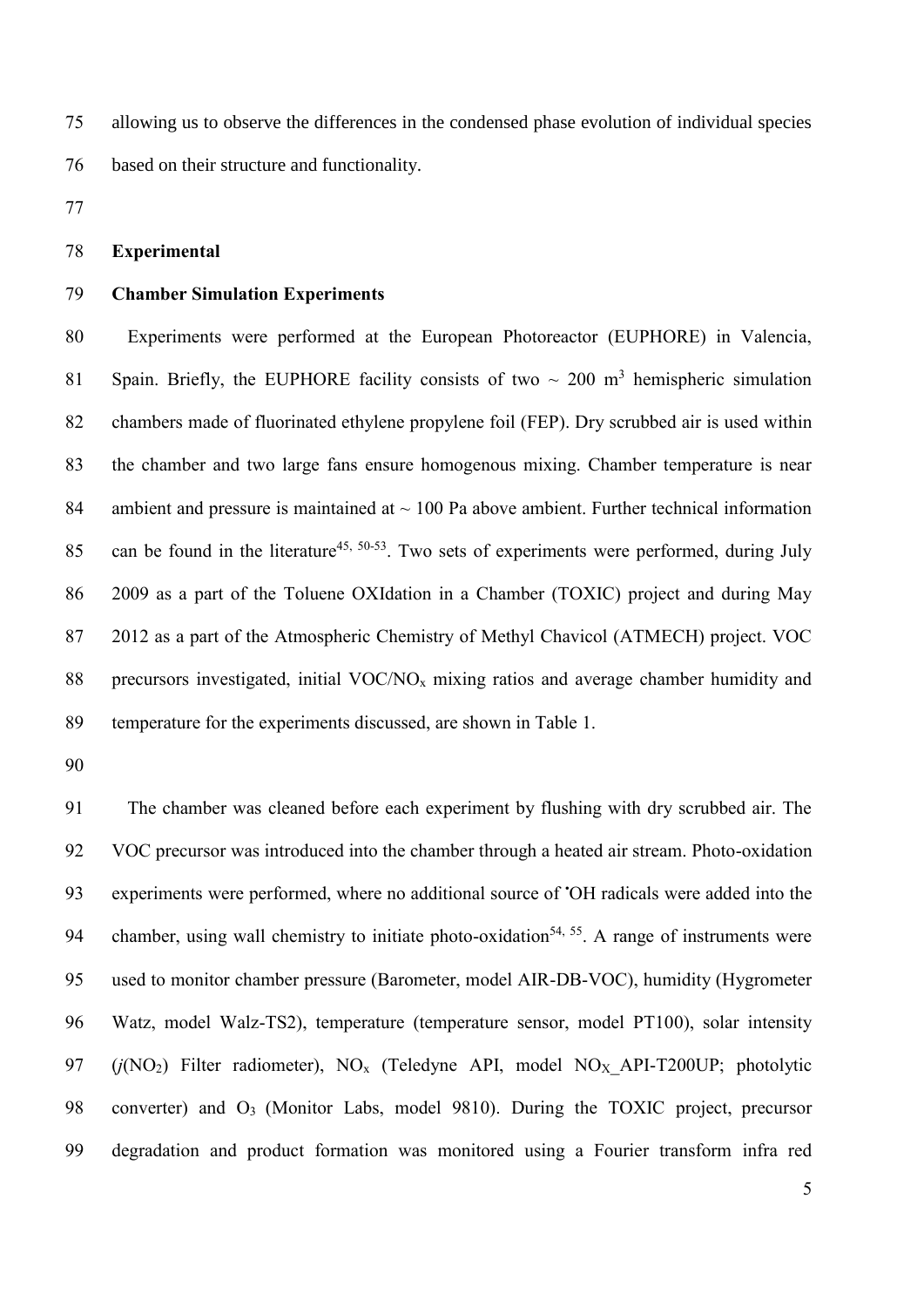spectrometer (FTIR, Nicolet Magna, model 550) coupled to a white-type mirror system (optical path length 616 m) and a chemical ionisation reaction time-of-flight mass spectrometer (CIR-TOF-MS, Kore Technology). In the ATMECH project, the CIR-TOF-MS was replaced with proton transfer reaction mass spectrometry (PTR-MS, Ionikon Analytik). SOA mass, size and number concentrations were measured using a scanning mobility particle sizer (TSI Incorporated, model 3080) consisting of a differential mobility analyzer (model 3081) and a condensation particle counter (model 3775).

#### **Aerosol Sampling and Analysis**

109 The analytical procedures are discussed in more detail in Pereira et al.  $(2014)^{56}$  with a brief summary given here. Aerosol samples were collected every 30 minutes using a PILS (Brechtel Manufacturing, model 4002). The PILS inlet was connected to the chamber outlet using 1.5 metres of 1/3" stainless steel tubing. PM<sup>1</sup> aerosol samples were collected using an 113 impactor at an average flow rate of 12 L min<sup>-1</sup>. The PILS sample and wash flow was set to 114 200 μL min<sup>-1</sup> and 240 μL min<sup>-1</sup>, respectively, and consisted of optima LC-MS grade water (Fisher Scientific, UK). After sample collection, PILS vials were securely sealed, wrapped in 116 foil to minimise potential degradation from photolysis and stored at  $-$  20 °C until analysis. Prior to analysis, PILS samples were evaporated to dryness using a V10 vacuum solvent evaporator (Biotage, USA) and re-suspended in 50:50 methanol:water (optima LC-MS grade, Fisher Scientific, UK).

 SOA composition was investigated using an Agilent 1100 series HPLC (Berkshire, UK) coupled to a HTC Plus ion trap mass spectrometer (IT-MS, Bruker Daltonics, Bremen, Germany). A reversed phase Pinnacle C<sup>18</sup> 150 mm x 4.6 mm, 5 µm particle size column (Thames Resteck, UK) was used. The mobile phase consisted of water (optima LC-MS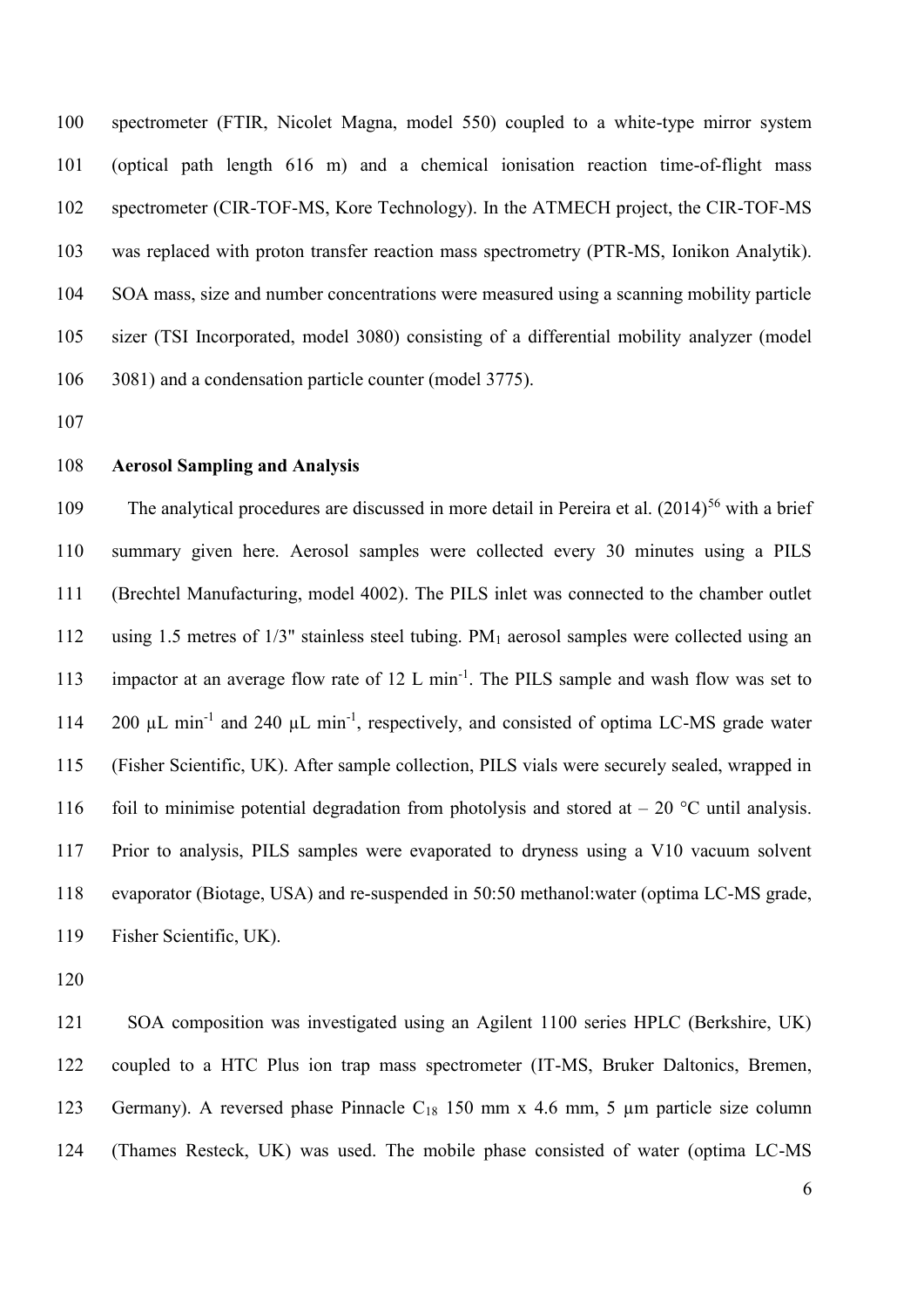grade) with 0.1 % formic acid (Sigma Aldrich, UK) and methanol (optima LC-MS grade, Fisher Scientific UK). The MS was operated in alternating polarity mode, scanning from *m/z* 50 to 600. Tandem MS (collision induced dissociation, CID) was achieved through the 128 automated  $MS<sup>2</sup>$  function within the Esquire software (Bruker Daltonics, software version 5.2). In addition to the HPLC-ITMS, the ATMECH PILS samples were further investigated using a solariX FTICR-MS with a 9.4-T superconducting magnet (Bruker Daltonics, Coventry, UK) and a Dionex ultimate 3000 HPLC (Thermo Scientific Inc, UK) coupled to an ultra high resolution QTOFMS (maXis 3G, Bruker Daltonics, Coventry, UK). The HPLC- QTOFMS used the same reversed phase column and mobile phase composition as described above for the HPLC-ITMS analysis. Spectral analysis was performed using DataAnalysis 4.0 software (Bruker Daltonics, Breman, Germany).

## **Results and Discussion**

 Initially, the PILS samples were screened for SOA species using HPLC-ITMS. Any compounds present before the introduction of the VOC precursor and NO into the chamber were excluded from further analysis. Only compounds that displayed changes in their chromatographic peak areas were investigated further. Peak areas of the observed SOA compounds were measured in each 30 minute PILS sample, allowing the temporal evolution of individual species in the particulate phase to be observed. The temporal profiles of the VOC precursor, NO, NO2, O<sup>3</sup> and the SOA mass formed, during the experiments can be found in the SI, Figure S1. The observed first generation gas-phase photo-oxidation products are shown in the SI, Figure S2.

# **Photo-oxidation of Methyl Chavicol**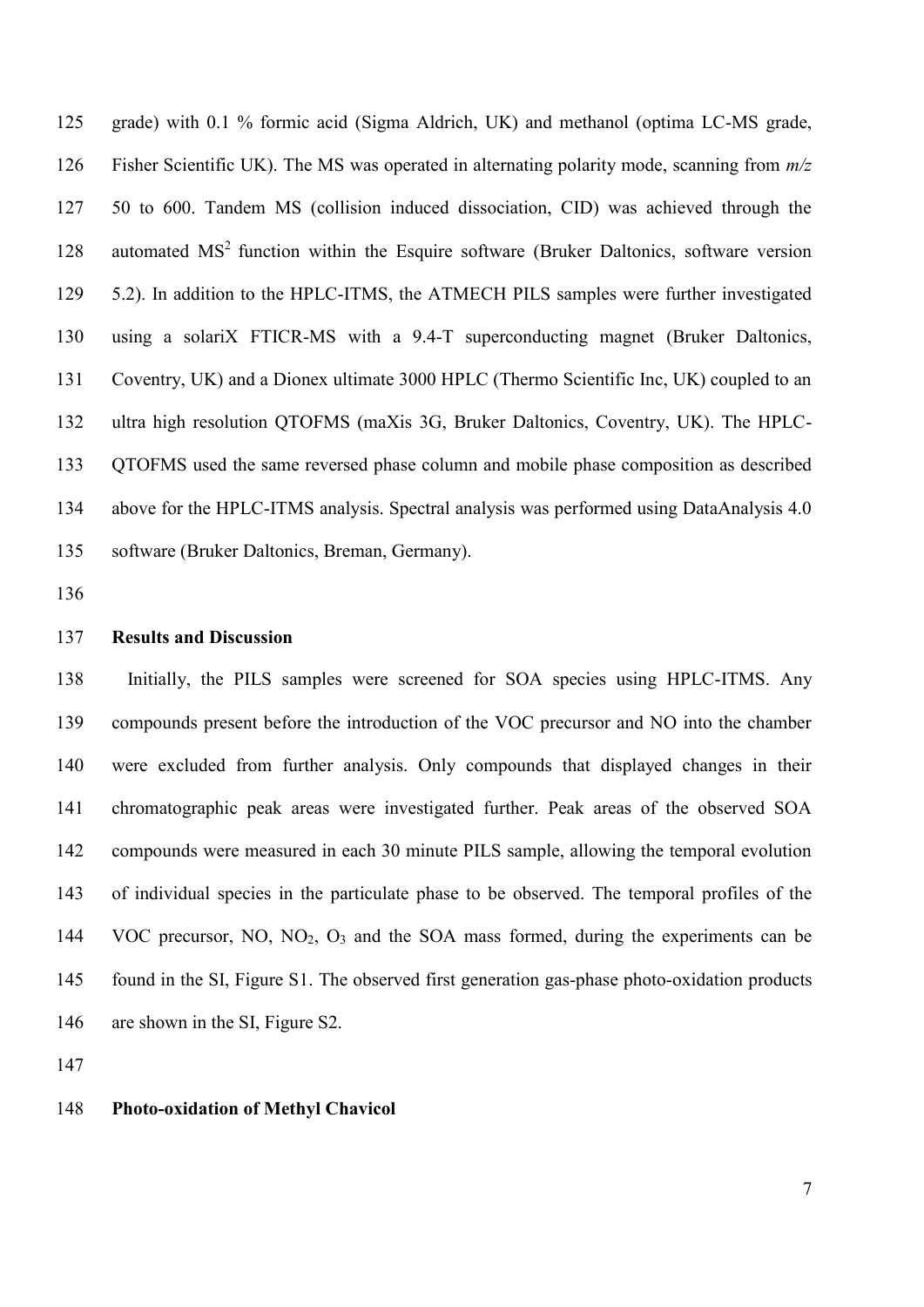Initially, the SOA composition formed during the photo-oxidation of methyl chavicol, experiment MC[high] (Table 1) was investigated. In this experiment, 460 ppbv of methyl chavicol and 92 ppbv of NO were added into the chamber and the chamber exposed to 152 sunlight. The maximum SOA mass formed was 283 µg m<sup>-3</sup>, resulting in an SOA yield of 31 153 %<sup>56</sup> (corrected for chamber wall loss and dilution). In total, 79 SOA compounds were observed in the PILS SOA samples using HPLC-ITMS; including 20 SOA compounds in 155 addition to those previously reported<sup>56</sup>. Temporal profiles were created for 70 of the 79 SOA species. The other 9 compounds were excluded owing to the majority of chromatographic 157 peaks observed being below the limit of detection (defined as  $S/N = 3$ ). The temporal profiles of the individual SOA species varied considerably, with different rates of aerosol partitioning, formation and loss observed. Nevertheless, three main temporal profile shapes could be distinguished.

 The majority of SOA compounds displayed a relatively slow increase in their particle phase concentration, following initial aerosol growth, after which their concentration either 164 plateaued or began to decrease towards the end of the experiment  $($   $\sim$  4 hours). Of the 79 SOA compounds observed, 47 species displayed this type of temporal profile (hereafter referred to as TP1) and an example is shown in Figure 1A. The majority of these compounds were first observed in the aerosol phase between 71 to 101 minutes into the experiment, when the SOA 168 mass in the chamber was rapidly increasing  $(63 \text{ to } 188 \text{ µg m}^{-3})$ , Figure 1G). All of these compounds displayed a gradual increase in their particulate phase concentration, with the 170 majority reaching maximum concentration at  $\sim$  175 minutes into the experiment, when SOA formation in the chamber had plateaued. The compound structures of 5 of these species have 172 been determined<sup>56</sup> and were identified as;  $(3-hydroxy-4-methoxyphenyl)$  acetic acid,  $3-(3-4)$ hydroxy-4-methoxyphenyl)propane-1,2-diol, 4-methoxybenzoic acid, 3-hydroxy-4-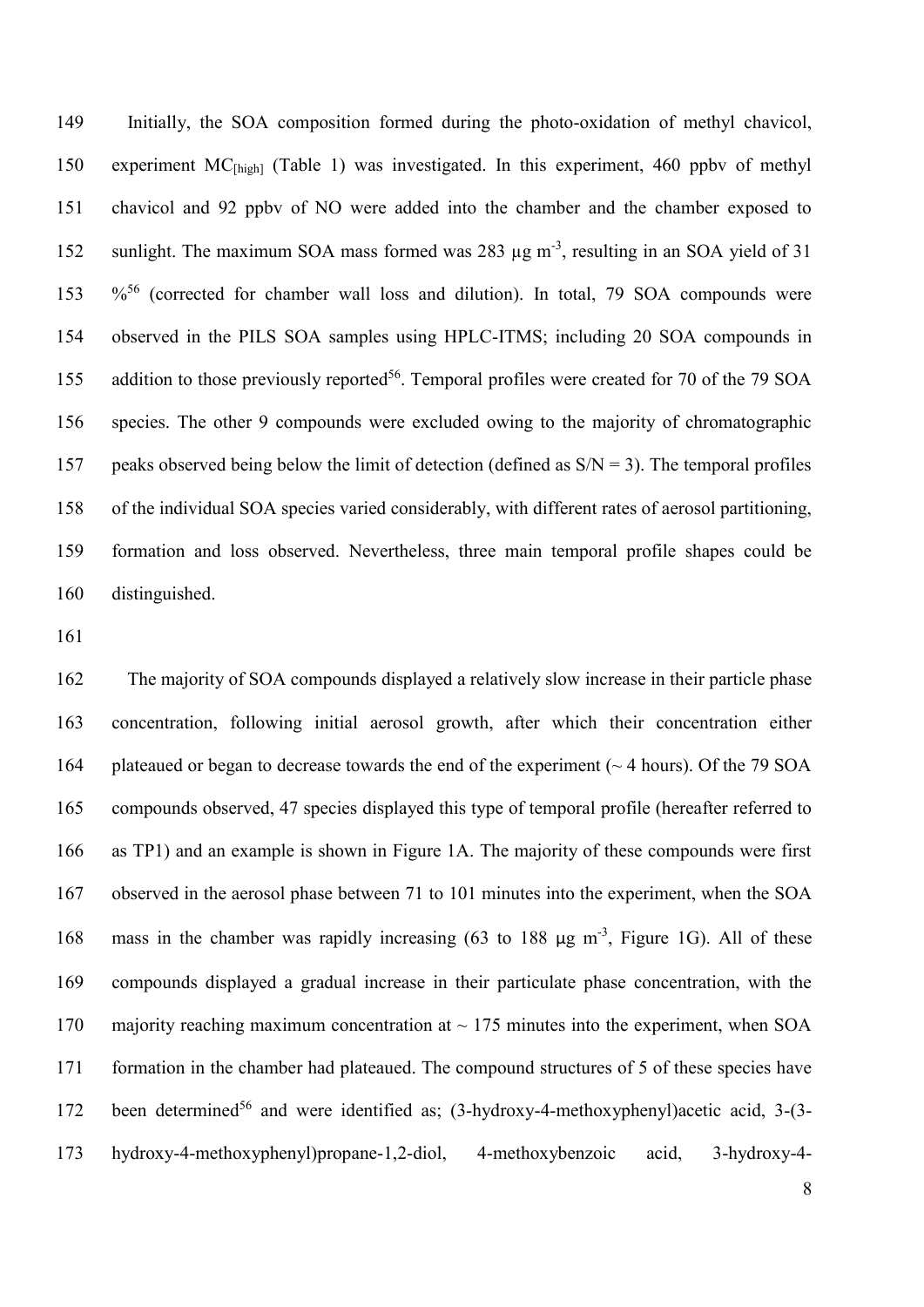methoxybenzoic acid and 2-hydroxy-3-(3-hydroxy-4-methoxyphenyl)propanal. The 175 saturation concentrations  $(C^*(\mu g \text{ m}^{-3}))^{57}$  of these compounds were calculated (see SI) and 176 determined to range from 1.23 to 917 µg m<sup>-3</sup>, characterising these species as intermediate- to semi-VOCs (IVOC-SVOC). The compound structures, their most likely mechanistic generation and the time period these compounds were first observed in the aerosol phase are shown in SI, Table S1.

180

181 The mass fraction  $(v_i)$  of a species in the aerosol phase can be calculated by dividing the 182 measured concentration of species (*i*) in the condensed phase  $(C_{i, \text{aer}} (\mu g m^{-3}))$  by the average 183 SOA mass formed  $(C_{OA} (\mu g m^{-3}))$  in each PILS sampling time period  $(y_i = C_{i, \text{aer}} / C_{OA})^{58}$ . The 184 measured mass fraction (*yi*) of 4-methoxybenzoic acid (typical TP1 species) in the condensed 185 phase displayed a linear increase ( $R^2 = 0.9938$ ) with time, after ~101 minutes into the 186 experiment (SOA mass  $> 191 \mu g$  m<sup>-3</sup>), as shown in Figure 1B. The gas-phase concentration 187 of 4-methoxybenzoic acid could not be determined due to the extensive fragmentation of this 188 species in the PTR-MS. However based on the absorptive partitioning theory<sup>58</sup>, a positive 189 linear relationship between  $y_i$  and time would only be observed if the gas-phase concentration 190  $(C<sub>i,gas</sub> (\mu g m<sup>-3</sup>))$  of this species continued to increase linearly throughout the experiment; 191 where  $C_{i,gas} = (C_i^* \times C_{i,ger})/C_{OA}^{58}$ . It is therefore suggested that the positive linear relationship 192 observed here, is a result of a faster gas-phase formation rate than loss, resulting in progressive absorptive partitioning into the aerosol phase as  $C_{i,gas}$  and  $C_{OA}$  increases<sup>4, 59, 60</sup>. 194 The majority of the TP1 compounds displayed a linear relationship with the SOA mass, 195 suggesting the partitioning of these species into the aerosol phase were also driven by 196 absorptive partitioning, which considering the relatively high volatility of the identified 197 species, would appear to be a reasonable explanation. There were however, variations in the 198 timing, duration and rate of increasing/decreasing  $y_i$ , most likely owing to the different rates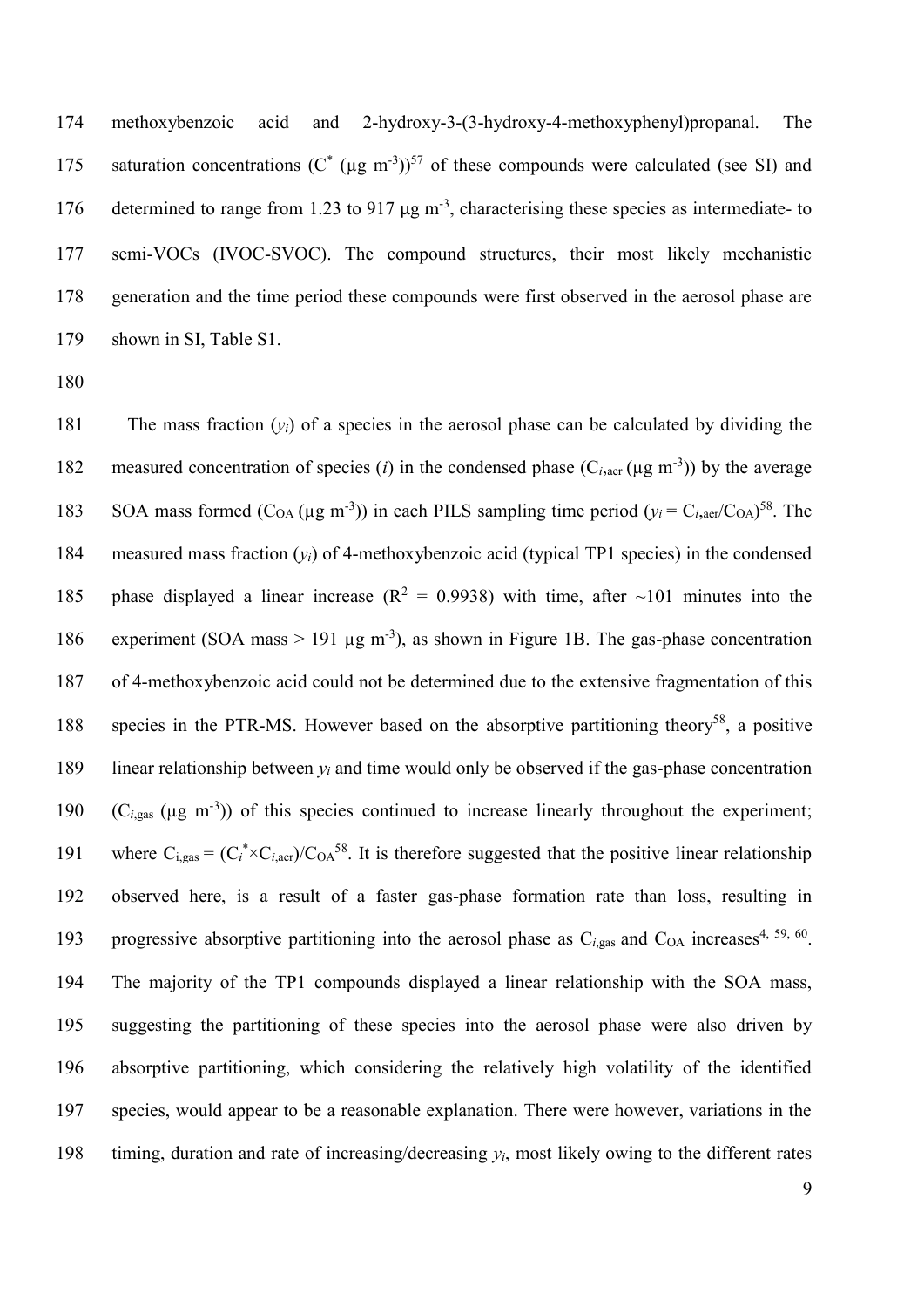of formation and loss of these compounds in the gas-phase and their volatility. Reactive 200 uptake *via* in-particle formation processes<sup>58</sup> is also a possibility, however it is unclear if the formation of the TP1 species (*i.e.* 59 % of observed compounds) through in-particle phase reactions would result in a linear relationship with the SOA mass.

 The second type of temporal profile shape observed (TP2) displayed a rapid increase and then decrease in aerosol phase concentration, as shown in Figure 1C. These species were short lived, remaining in the aerosol phase for a maximum of 2.5 hours, and could not be detected in the aerosol samples taken at the end of the experiment. Only 3 compounds displayed this type of temporal profile and the structure of one was identified as (4- 209 methoxyphenyl)acetic acid<sup>56</sup>. The two unidentified species consisted of one highly 210 oxygenated compound,  $C_8H_{12}O_8$  (O:C = 1) and one species,  $C_{11}H_{14}O_4$ , which contained one more carbon atom than the original VOC precursor. All of these compounds reached peak concentration up to 30 minutes after partitioning into the aerosol phase (*i.e.* in the following PILS sample) and displayed a rapid loss process after maximum concentration was observed. The rapid decrease in the aerosol phase concentration observed for these compounds could be due to a variety of loss processes, such as; (i) photolysis or further reaction of the compound in the gas-phase resulting in re-volatilisation from the particle phase; and/or, (ii) in-particle phase/heterogeneous reactions.

 For the identified species, (4-methoxyphenyl)acetic acid, photolytic degradation is 220 considered to be negligible<sup>61</sup>. However, the identification of an oxidation product, with an 221 additional  $\overline{O}$ H group on the aromatic ring (3-hydroxy-4-methoxyphenyl) acetic acid<sup>56</sup> indicates further that gas-phase and/or heterogeneous reactions are occurring. The measured 223 mass fraction  $(v_i)$  of (4-methoxyphenyl) acetic acid in the condensed phase decreased linearly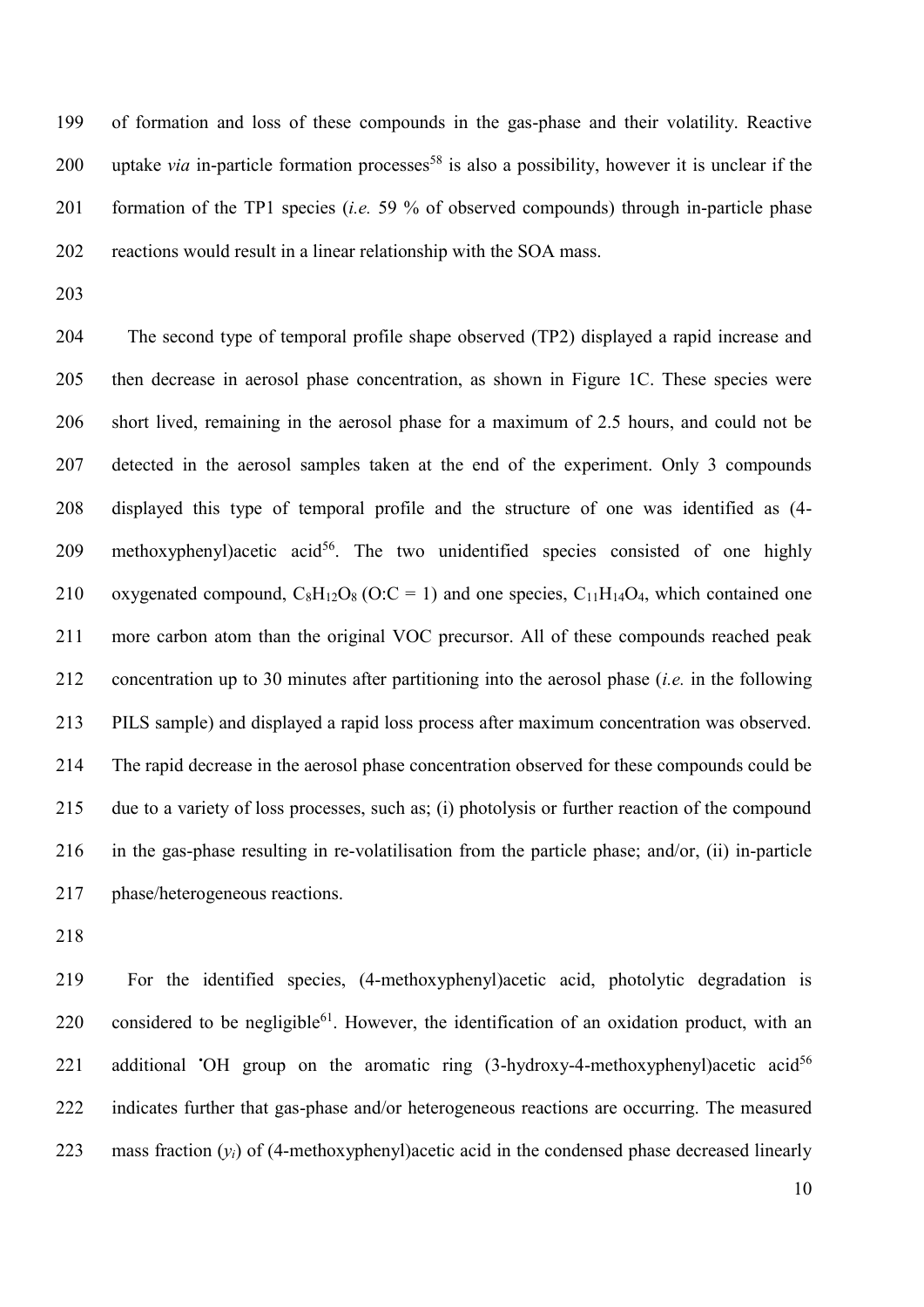224 with time  $(R^2 = 0.9903,$  Figure 1D). Assuming equilibrium partitioning, the temporal evolution of (4-methoxyphenyl)acetic acid in the aerosol phase can be predicted by using  $C_{i\text{aer}} = (C_{OA} \times C_{i\text{gas}})/C^{*58}$ . The predicted and measured particulate phase temporal profiles of (4-methoxyphenyl)acetic acid are shown in the SI, Figure S3. There are clear differences between the two profiles, with the predicted temporal profile timing and shape more closely resembling TP1 than a TP2 evolution. This suggests that for these species an additional loss process is occurring, such as in-particle phase/heterogeneous reactions, leading to a deviation from gas-particle equilibrium partitioning.

 The third type of temporal profile shape (TP3) was similar to TP2 discussed above, except these compounds appeared in the aerosol phase earlier in the experiment (between 41 to 71 minutes) and a different rate of decreasing aerosol concentration was observed (Figure 1E). Interestingly, all 8 species that displayed this type of temporal profile contained nitrogen. Seven of these organic nitrogen (ON) species were first observed in the aerosol phase when initial SOA growth was observed in the chamber (41 - 71 minutes into the experiment, Figure 1E) and reached peak concentration within the next 30 minutes. The complex re- arrangements observed for these compounds during CID in the mass spectrometer made the structural identification particularly difficult. However, one of these compounds was 242 identified as  $3-(5-hydroxy-4-methoxy-2-nitrophenyl)$ propane-1,2-diol<sup>56</sup> and the structures of two others have been tentatively assigned as substituted nitrophenols; 5-methoxy-4-nitro-2- (prop-2-en-1-yl)phenol and 1-hydroxy-3-(2-hydroxy-4-methoxy-5-nitrophenyl)propan-2-one (see the SI for the discussion of the structural assignment). The compound structures, time period these compounds were first observed in the aerosol phase and their proposed mechanistic generations are shown in SI Table S2. The calculated saturation concentrations and O:C ratios of the structurally identified compounds ranged from  $4.37 \times 10^2$  to  $2.86 \times 10^{-3}$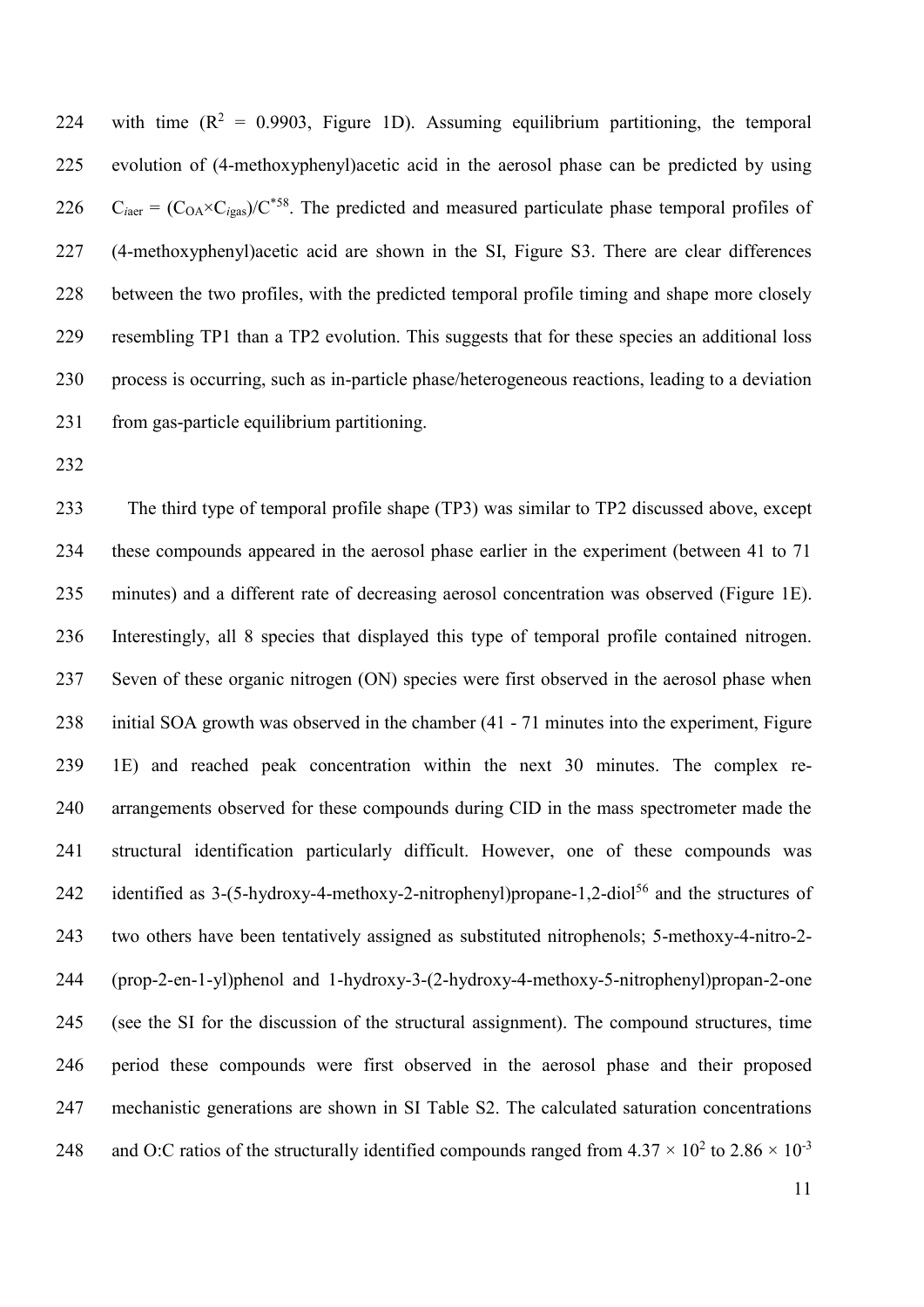249 µg m<sup>-3</sup> and 0.4 to 0.6 respectively, classifying these species as semi- to low volatility organic 250 compounds  $(SVOC-LVOC)^{39}$ .

 The decrease in the particulate phase concentration observed for these species may be the result of a number of competing processes, such as; the low formation rates of the gas-phase 254 nitro-aromatics as the  $NO<sub>2</sub>$  concentration is depleted in the chamber (as  $NO<sub>x</sub>$  is not replenished), photolysis/further reaction of the gas-phase species which may lead to re- volatilisation from the aerosol phase and/or in-particle phase/heterogeneous chemistry. However, the observation of only one additional nitrogen containing compound later in the experiment suggests that either; (i) these compounds are entirely removed from the aerosol phase through re-volatilisation and do not partition back into the aerosol phase, or; (ii) upon further reaction lose nitrogen. The complete removal of these species from the particulate phase through re-volatilisation would appear unlikely due to the low volatility of these compounds. A more likely explanation for the lack of additional nitrogen containing oxidation products, is that upon further reaction, nitrogen is being lost. A number of recent 264 studies have found that nitrophenols can lose HONO in the gas phase<sup>62-64</sup>; potentially a similar loss mechanism could also occur in the condensed phase, explaining why only one additional nitrogen containing oxidation product was observed. In contrast to the temporal 267 profiles discussed above, the measured mass fraction  $(y_i)$  of all of the TP3 compounds 268 displayed a decreasing exponential relationship with time  $(R^2 > 0.9432)$ . This relationship can be observed in Figure 1F for the identified species, 3-(5-hydroxy-4-methoxy-2- nitrophenyl)propane-1,2-diol. The reason why an exponential relationship is observed is currently unclear but possible influences are discussed further below.

#### **Evolution of Nitrophenols**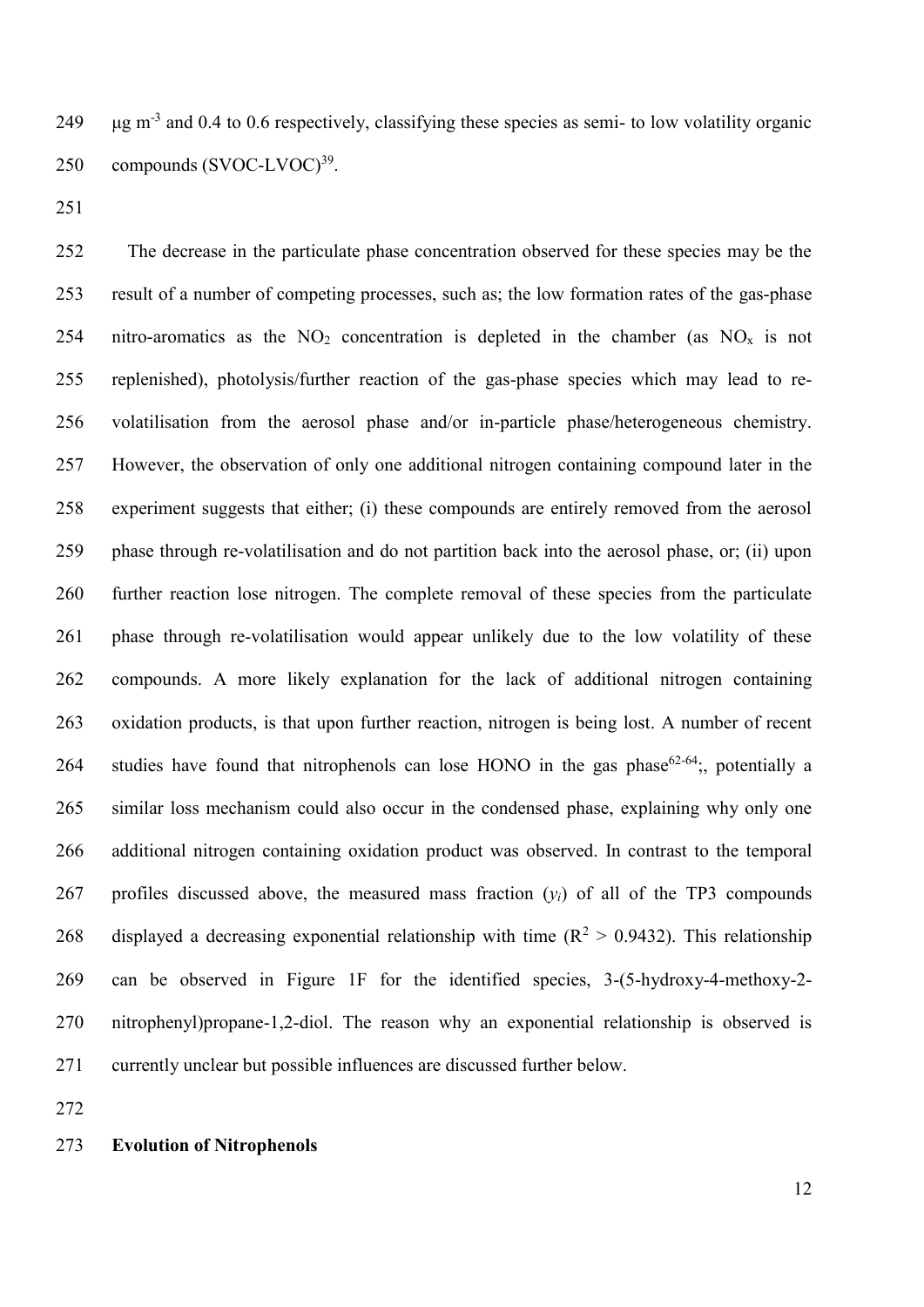SOA was first observed in the PILS sample collected between 41 to 71 minutes into the experiment (SI Figure S4). In this sample, 13 SOA compounds were observed and included 276 eight ON species  $(C_9H_{11}NO_9$  (t<sub>R</sub> = 11.8),  $C_9H_{11}NO_9$  (t<sub>R</sub> = 12.8),  $C_{10}H_9NO_3$ ,  $C_{10}H_{13}NO_6$ ,  $277 \text{ C}_{10}H_{11}NO_6$ ,  $C_{10}H_{11}NO_4$ ,  $C_5H_7NO_6$  and  $C_{10}H_{17}NO_3$ ), one oligomer ( $C_{18}H_{20}O_{12}$ ), three oxidised 278 compounds  $(C_{10}H_{14}O_3, C_{11}H_{18}O_5$  and  $C_{10}H_{12}O_5$ ), and one compound at molecular weight 279 (MW) 120 g mol<sup>-1</sup>; whose molecular formula could not be assigned using only the elements C, H, N and O. Of the ON compounds, the structures of three were identified as substituted 281 nitrophenols  $(3-(5-hydroxy-4-methoxy-2-nitrophenyl)propane-1,2-diol<sup>56</sup>, (SI Table S2,$  compound 1), 1-hydroxy-3-(2-hydroxy-4-methoxy-5-nitrophenyl)propan-2-one (SI Table S2, compound 2) and 5-methoxy-4-nitro-2-(prop-2-en-1-yl)phenol (SI Table S2, compound 3), see SI for the structural assignment) and a further three displayed characteristic fragmentation patterns suggesting these compounds contained a resonance stabilised ring structure and a 286 nitro group (C<sub>9</sub>H<sub>11</sub>NO<sub>9</sub> (t<sub>R</sub> = 11.8), C<sub>9</sub>H<sub>11</sub>NO<sub>9</sub> (t<sub>R</sub> = 12.8) and C<sub>10</sub>H<sub>9</sub>NO<sub>3</sub>), indicating that these species were also likely to be substituted nitrophenols.

 The particulate phase temporal profiles of the nitrophenols (both identified and suspected) and the NO2/NO (ppbv/ppbv) ratio were found to be remarkably similar, as shown for example in Figure 2. All of the structurally identified nitrophenols were observed to have different degrees of oxidation on the hydrocarbon chain substituent, with a diol, hydroxy- carbonyl and unreacted alkene (same functionality as the starting precursor, methyl chavicol) observed. Nevertheless, all of these compounds displayed the same temporal profile shape 295 and relationship with the  $NO<sub>2</sub>/NO$  ratio, suggesting that it is the  $NO<sub>2</sub>$  group on the aromatic ring that controls the partitioning, formation and loss of these species in the particulate phase. This can be further supported by considering the two remaining ON compounds observed,  $C_5H_7NO_6$  and  $C_{10}H_{17}NO_3$ . Both of these compounds displayed a TP1 temporal profile shape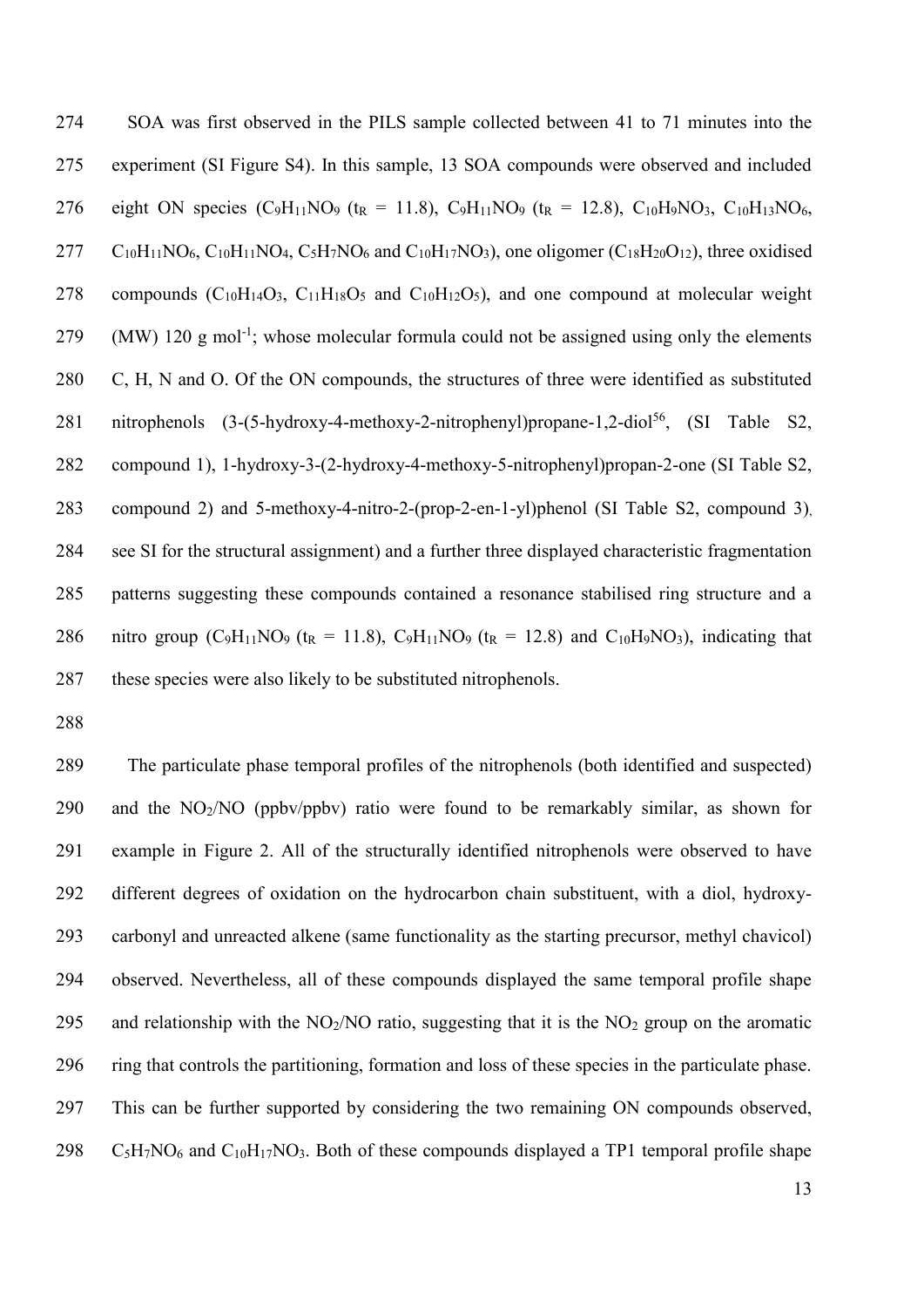rather than the nitrophenol TP3 shape. Based on the molecular formulae, these species cannot contain a resonance stabilised ring structure (*i.e.* they are ring opened species) with C5H7NO<sup>6</sup> 301 containing too few carbon atoms, and  $C_{10}H_{17}NO_3$  containing too many hydrogen atoms. Thus, these compounds cannot be substituted nitrophenols, potentially explaining why a TP3 evolution and relationship with the NO2/NO ratio was not observed for these species.

 The structurally identified nitrophenols were characterised as SVOCs to LVOCs, with 3-(5- hydroxy-4-methoxy-2-nitrophenyl)propane-1,2-diol just fractionally outside the nucleator (ELVOC) region proposed in Donahue et al.  $(2013)^{26}$ . Converting the calculated saturation concentrations of 3-(5-hydroxy-4-methoxy-2-nitrophenyl)propane-1,2-diol ( $C^* = 2.86 \times 10^{-3}$   $\mu$ g m<sup>-3</sup>) and 1-hydroxy-3-(2-hydroxy-4-methoxy-5-nitrophenyl)propan-2-one (1.09  $\times$  10<sup>-1</sup>  $\mu$ g 310 m<sup>-3</sup>) into gas-phase mixing ratios, concentrations of 0.29 pptv and 11.05 pptv, respectively, would be required for these compounds to reach their saturation concentrations and partition into the aerosol phase without any absorptive mass present. Considering the initial mixing ratio of methyl chavicol (460 ppbv), the saturation concentrations of these suspected third generation products would appear to be easily obtainable. Furthermore, the molecular formulae of two of the suspected nitrophenols were found to have one less carbon atom than 316 these species, but considerably more oxygen atoms  $(O_9$  instead of  $O_6$  ( $C_9H_{11}NO_9$ ,  $O:C =1$ )) indicating these compounds are also likely to be of similar or lower volatility. The low saturation concentrations of these compounds coupled with the observation of these species in the aerosol phase during initial SOA growth, as shown in Figure 3, suggests these species could potentially be involved new particle formation and/or SOA growth.

#### **Toluene and 4-Methyl Catechol: Nitrophenol Evolution**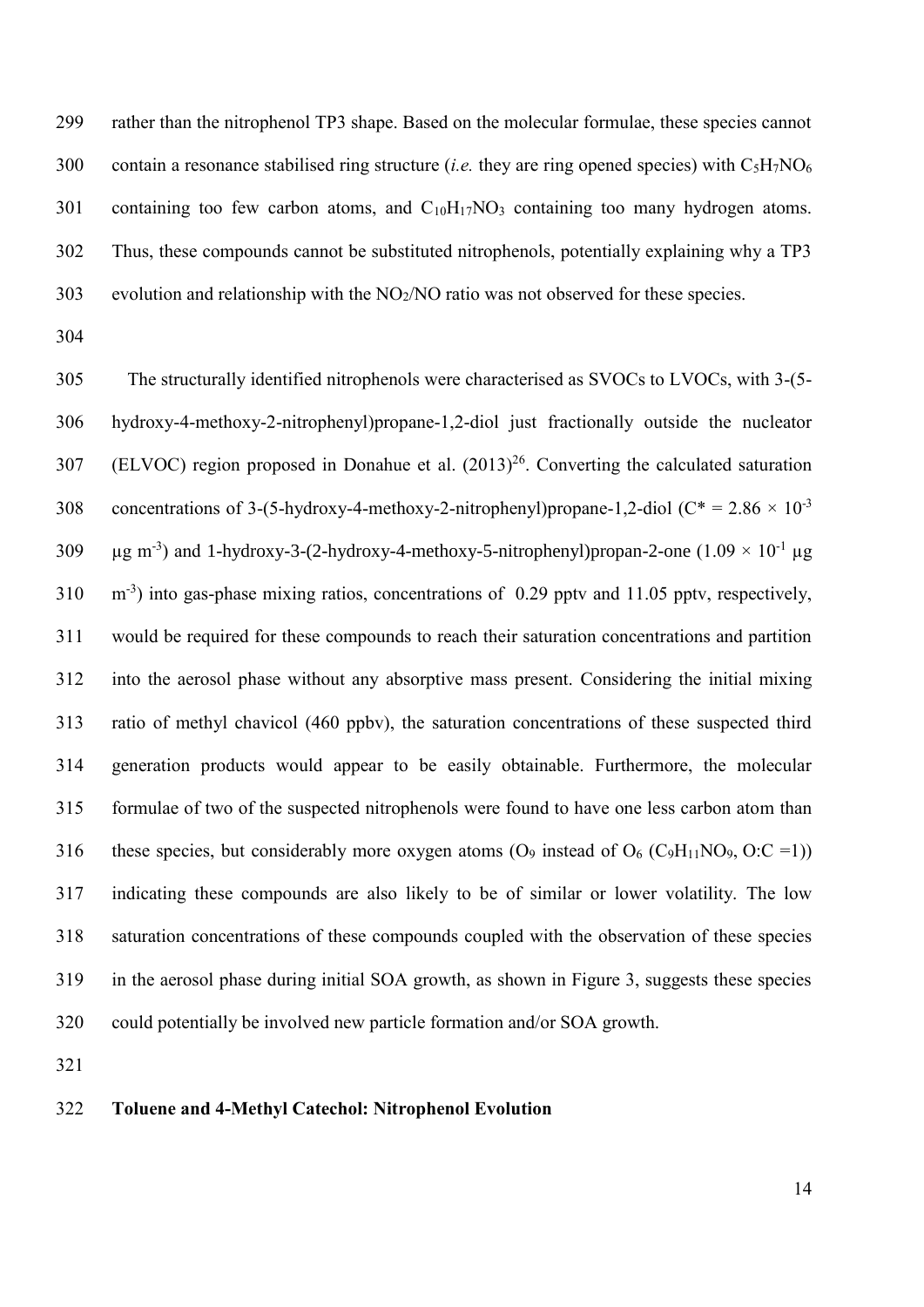Owing to the clear importance of nitrophenols in methyl chavicol SOA formation, two other aromatic systems, toluene and 4-methylcatechol were also investigated. Two toluene 325 photo-oxidation experiments were investigated; (i) Tollow, a VOC/NO<sub>x</sub> ratio of  $\sim$  13, where 535 ppbv of toluene and 41 ppbv of NO was added into the chamber, and; (ii) Tolmod, a 327 higher VOC/NO<sub>x</sub> ratio of  $\sim$  5, where 560 ppbv of toluene and 105 ppbv of NO was added 328 into the chamber (Table 1). The maximum amount of SOA mass formed was 22.3  $\mu$ g m<sup>-3</sup> in Tollow and 32.8  $\mu$ g m<sup>-3</sup> in Tol<sub>mod</sub>, with SOA yields of 3.4 % and 5.4 % respectively (corrected for wall loss and chamber dilution). In both experiments, two nitrogen containing compounds were observed in the PILS SOA samples and are assigned as 2-methyl-4-nitrophenol (C<sub>7</sub>H<sub>7</sub>NO<sub>3</sub>, MW 153 g mol<sup>-1</sup>), a second generation product, and methyl nitro-catechol  $(C_7H_7NO_4, MW 169 g mol<sup>-1</sup>)$ , a third generation product. Both of these compounds are 334 known toluene photo-oxidation products<sup>65-69</sup>. The identification of 2-methyl-4-nitrophenol was confirmed from the chromatographic retention time and fragmentation patterns of the commercially available standard. The exact locations of the aromatic substitutions of methyl nitro-catechol are unclear and are discussed in the SI, but based on known gas-phase mechanisms and the structural elucidation of the mass spectral fragmentation patterns, the most likely structure is 3-methyl-4-nitrocatechol.

 The temporal profiles of 2-methyl-4-nitrophenol and methyl nitro-catechol were observed to follow the same TP3 shape observed previously for the methyl chavicol nitrophenols. Again, both of these compounds displayed a relationship with the temporal profile of the NO2/NO ratio (SI Figure S5 and S6). The saturation concentrations of 2-methyl-4-nitrophenol and methyl nitro-catechol (calculation based on 3-methyl-4-nitrocatechol) were determined 346 as  $1.12 \times 10^5$  and  $1.41 \times 10^3$  µg m<sup>-3</sup>, respectively, characterising these species as IVOCs. The gas-phase concentrations of 2-methyl-4-nitrophenol and methyl nitro-catechol in both toluene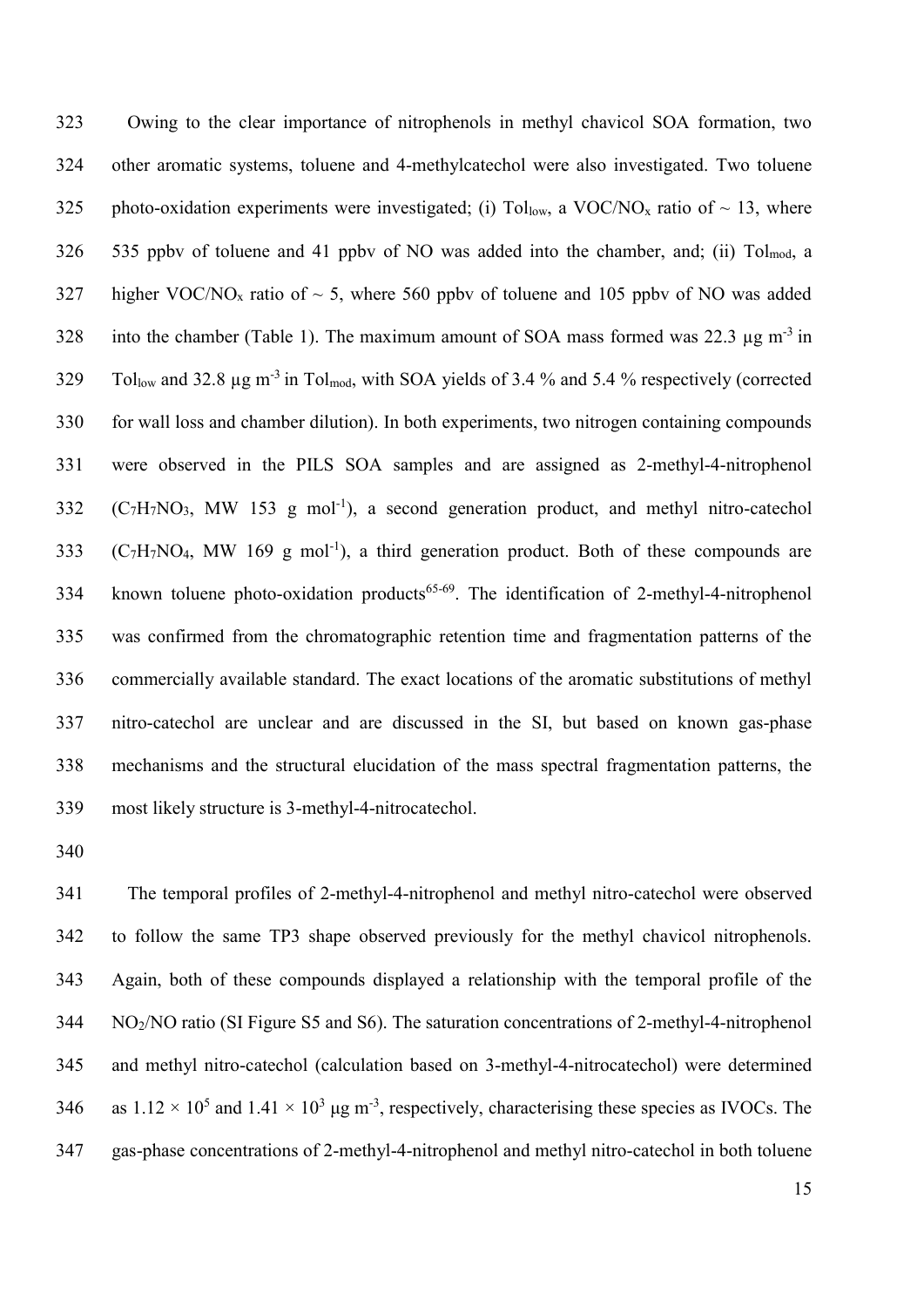experiments are not known. However, in order for 2-methyl-4-nitrophenol and methyl nitro- catechol to partition into the aerosol phase without any absorptive mass present, gas-phase concentrations of 17.95 ppmv and 0.20 ppmv, respectively, would be required (based on their calculated saturation concentrations); well in excess of the amount of toluene reacted prior to SOA formation in both experiments. Providing some absorptive mass is present, a gaseous species can partition some of its mass into the aerosol phase below its saturation 354 concentration<sup>4, 59, 60</sup>. However, even taking this into account, equilibrium partitioning cannot describe the observation of these relatively volatile species in the aerosol phase during initial aerosol formation and growth (see SI for the supporting calculations and SI Figures S7 and S8).

 The reason why these IVOCs are observed in the aerosol phase during initial aerosol growth is currently unclear. However, a recent study has also observed a similar phenomenon 361 with nitrophenols formed from the photo-oxidation of benzene<sup>70</sup>. Using high resolution time- of-flight aerosol mass spectrometry (HR-TOF-AMS), Sato et al. (2012) measured nitrophenols from the onset of SOA nucleation and observed them to rapidly decrease in 364 concentration over the first hour<sup>70</sup>. The composition of these compounds was determined from the collection of SOA onto filter samples, followed by offline HPLC-TOFMS analysis<sup>70</sup>. Whilst no reference to volatility was made in their study, the two nitrophenols 367 identified (4-nitrophenol and 4-nitrocatechol) are of even higher volatility (calculated  $C^*$  = 368 3.19 x 10<sup>5</sup> and 4.70 x 10<sup>3</sup>  $\mu$ g m<sup>-3</sup>) than the species identified in this study, owing to the lack of a methyl group on the aromatic ring. Furthermore, Sato et al. (2012) observed that from the onset of SOA nucleation to the first 60 minutes of their experiment, nitrophenol formation 371 was almost independent of the amount of absorptive mass present<sup>70</sup>, which is in agreement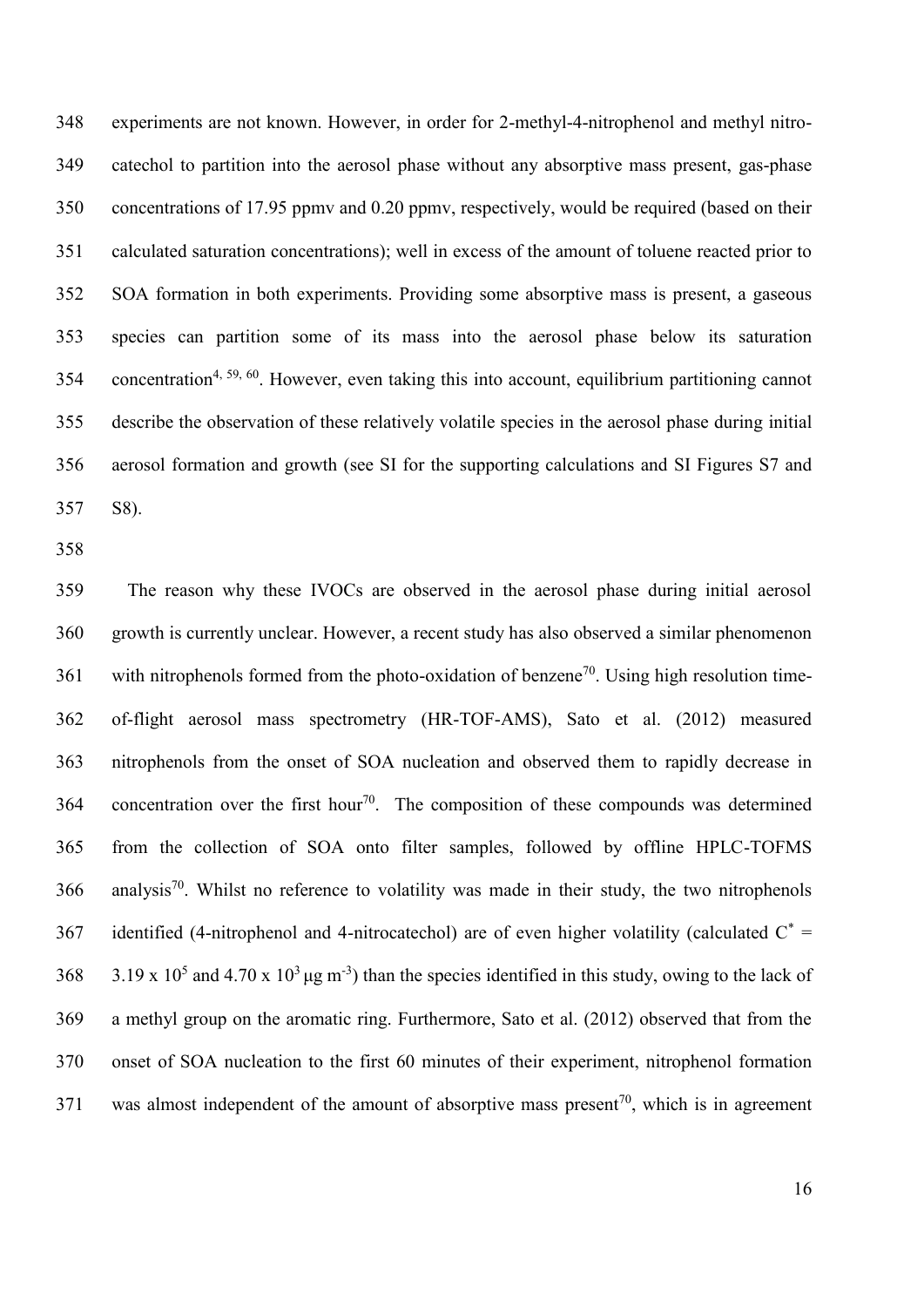with the results shown here. One possible explanation for these observations is the formation of gas-phase clusters.

 A number of studies have shown phenol-phenol or phenol-water clusters can form in the 376 gas-phase and produce stable clusters through hydrogen bonding<sup>71-74</sup>. Theoretical simulations predict the stability of phenol-water clusters to be comparable to that of water clusters, 378 exhibiting similar hydrogen bonding energies<sup>72, 74</sup>. Whilst no studies have investigated nitrophenol gas-phase clustering, these compounds are known to form both intra- and inter- molecular hydrogen bonds; with very strong intra-molecular hydrogen bonding observed 381 between the nitro and hydroxyl group  $(C-NO-HO-C)^{75-77}$ . Such interactions could result in stabilised cluster formation and new particle formation, potentially accounting for the 383 observations shown in Sato et al.  $(2012)^{70}$  and in this study; although this remains to be explained.

 In contrast to the other two aromatic systems investigated, the photo-oxidation of 4- methylcatechol (Table 1) did not result in the formation of nitrophenols in the aerosol phase during initial SOA growth. In this experiment, 591 ppbv of 4-methyl catechol and 120 ppbv 389 of NO were added into the chamber, resulting in the formation of 154  $\mu$ g m<sup>-3</sup> of SOA mass, with an SOA yield of 9.8 % (corrected for wall loss and chamber dilution). Only one 391 nitrophenol compound (MW 168 g mol<sup>-1</sup>, 4-methyl-5-nitrocatechol) was observed in the PILS SOA samples. The fragmentation patterns and structural assignment of this species is discussed in the SI, but based on known gas-phase mechanisms and the characteristic mass spectral fragmentation patterns, the most likely structure is 4-methyl-5-nitrocatechol. Interestingly, 4-methyl-5-nitrocatechol was not observed in the aerosol phase until the chamber covers were closed, approximately 2.5 hours after irradiation was initiated (SI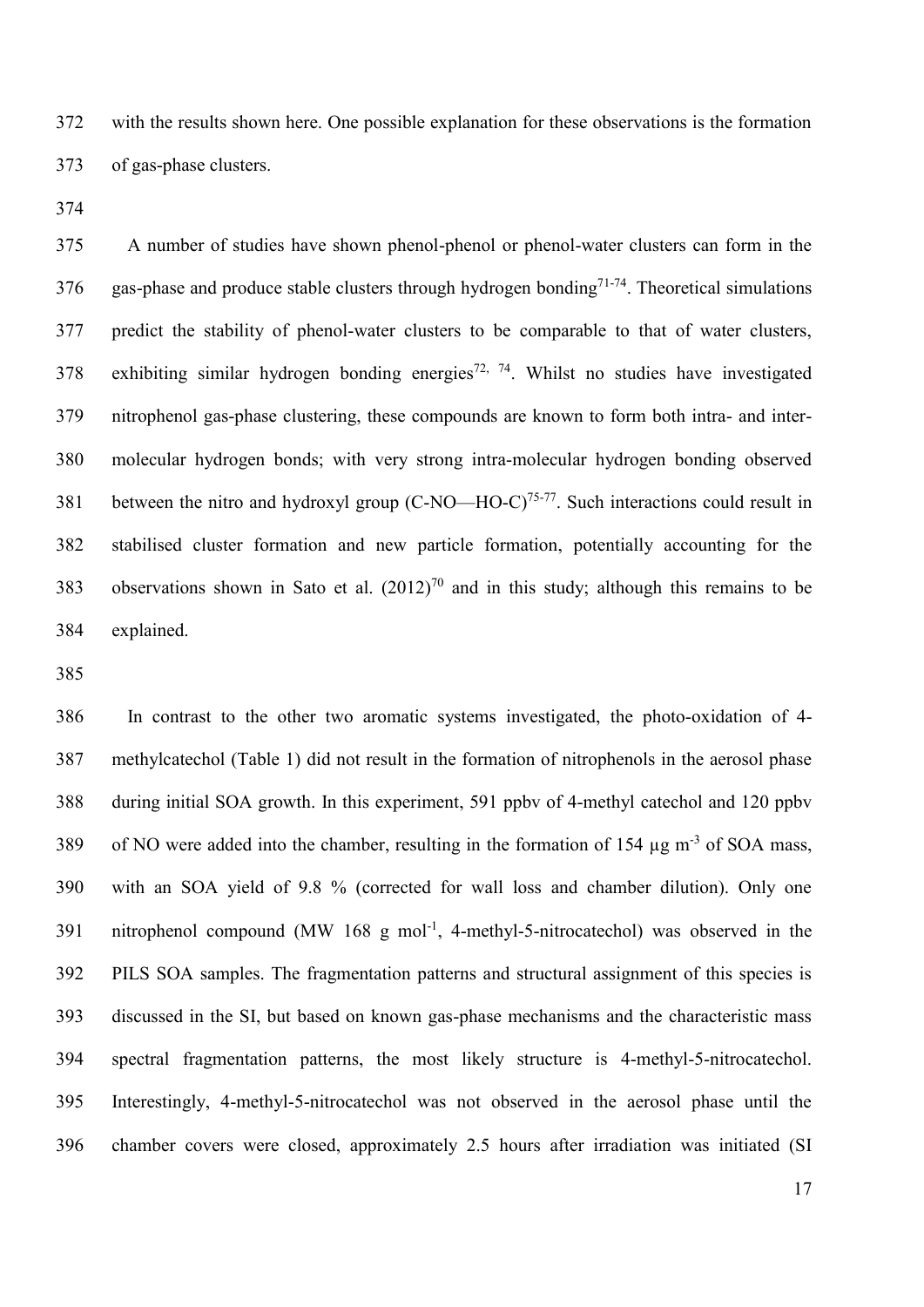Figure S9). The observation of this species in the aerosol phase after irradiation had stopped, suggests photolytic dissociation is preventing this compound from accumulating in the gas- phase and partitioning into the aerosol phase. This also indicates that there is a dark formation source of 4-methyl-5-nitrocatechol which is most likely initiated through the rapid reaction of 401 4-methylcatechol with NO<sub>3</sub> (13.4  $\pm$  5.0  $\times$  10<sup>-11</sup> cm<sup>3</sup> molecule<sup>-1</sup> s<sup>-1</sup>)<sup>78</sup> followed by the addition of NO<sub>2</sub> to the aromatic ring.

404 . The location of aromatic substitutions can affect the rate of reaction<sup>79</sup>, photolytic 405 dissociation<sup>79, 80</sup> (including HONO formation<sup>63</sup>) and the strength of hydrogen bonds owing to the change in resonance stability of the aromatic ring (should these species undergo gas-407 phase clustering)<sup>75-77</sup>. It is therefore likely that the location of aromatic substitutions in 4- methyl-5-nitrocatechol makes this compound more susceptible to a loss process such as photolysis than 3-methyl-4-nitrocatechol (observed from the photo-oxidation of toluene), accounting for the differences in the timing of partitioning observed; highlighting the importance of studying SOA formation at molecular level.

## **Atmospheric Relevance**

414 In chamber experiments, the  $RO<sub>2</sub> + RO<sub>2</sub>$  reaction pathway favoured in relatively "low NO environments" is thought to be key to new particle formation and SOA growth in the photo-416 oxidation of aromatic VOC systems<sup>48</sup>. Here we observed that both a low NO environment and sufficient NO<sup>2</sup> concentration is required for the formation of ON compounds, which in the photo-oxidation of methyl chavicol represented 8 of the 13 particulate phase compounds observed during initial aerosol growth. The ON compounds at their maximum concentration 420 represented 4.39 % of SOA mass in MC<sub>[high]</sub>, 1.05 % in Tol<sub>mod</sub> and 0.18 % in Tol<sub>low</sub>, based on the average SOA mass formed during the same PILS sampling time period. In chamber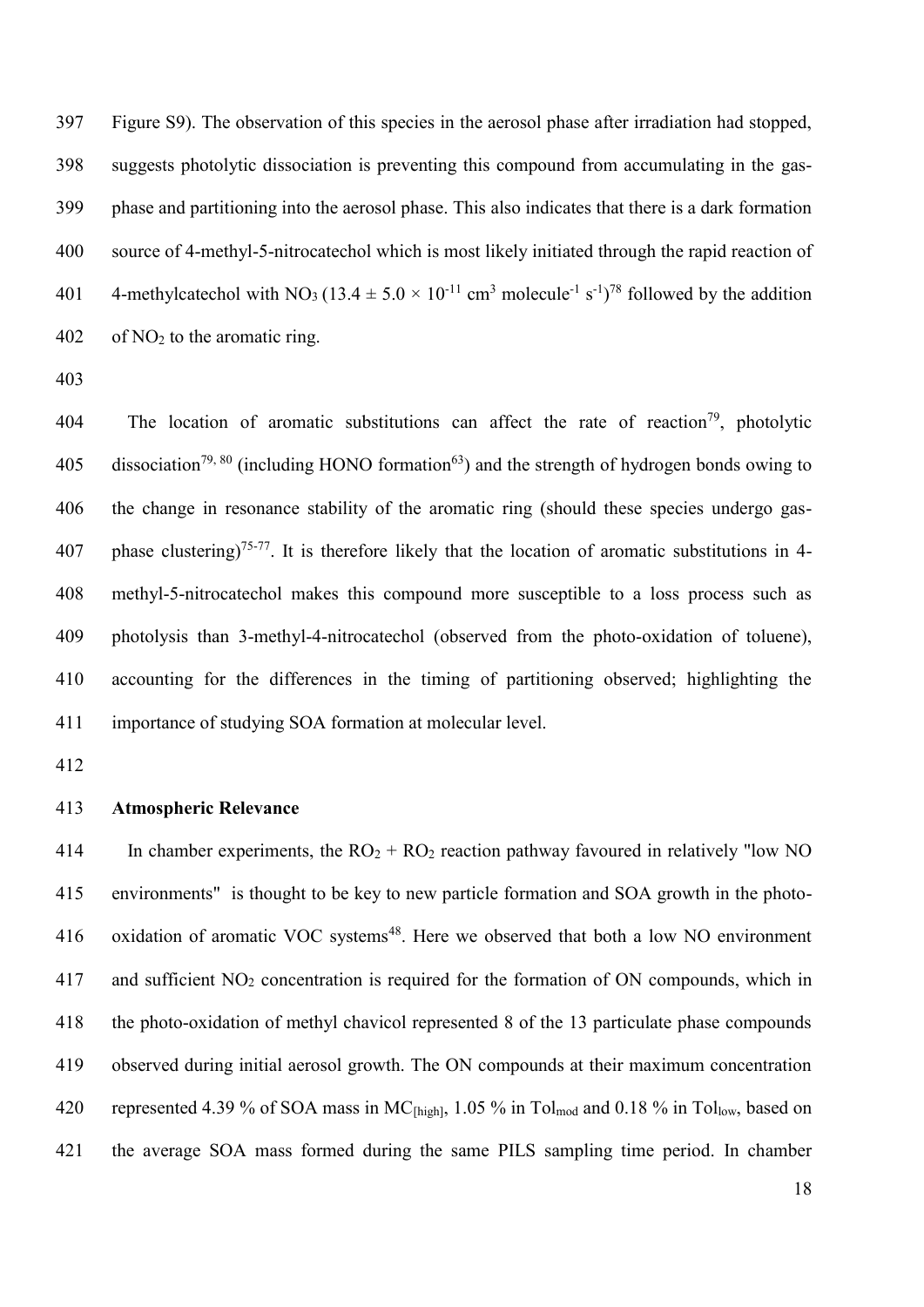422 experiments, where  $NO<sub>x</sub>$  is not replenished, the  $NO<sub>2</sub>$  concentration decreases below the 423 detection limit of the instrument  $(0.6 \text{ pb})$ , which is likely to reduce the formation rate of 424 the ON species. However, in the atmosphere  $NO<sub>2</sub>$  continuously forms within the VOC-NO<sub>x</sub>-425 O<sup>3</sup> cycle, which is likely to result in the continuous formation of these compounds in the 426 ambient atmosphere. For the toluene (no kinetic data exists for methyl chavicol) in polluted 427 environments, hydrogen atom abstraction and addition of NO<sub>2</sub> to the aromatic ring (2.5-3.6  $\times$  $10^{-11}$  cm<sup>3</sup> molecule<sup>-1</sup> s<sup>-1</sup>)<sup>81</sup> is a minor, but still important, channel in competition with the 429 addition of  $O_2$  (1.8-20  $\times$  10<sup>-16</sup> cm<sup>3</sup> molecule<sup>-1</sup> s<sup>-1</sup>)<sup>82</sup>. Close to emission sources, NO<sub>2</sub> will be 430 rapidly formed *via* the conversion of NO, leading to relatively high NO<sub>2</sub> concentrations, 431 increasing the potential to form these species<sup>81, 82</sup>. Peroxyacetyl nitrates (PANs) may also 432 contribute to the formation of these ON species, providing a source of NO<sub>2</sub> upon thermal 433 decomposition<sup>83</sup>. Recent literature has suggested that only ppty concentrations of ELVOCs 434 would be required to drive new particle formation and subsequent growth<sup>26</sup>.

435

436 The chemistry simulated in these experiments will be representative of VOC emissions 437 near a pollution source (*i.e.* high NO concentrations) and their chemical transformations as 438 they travel downwind into cleaner environments (*i.e.* conversion of NO to NO2, followed by 439 the photolysis of NO<sub>2</sub> to form O<sub>3</sub>). The initial VOC:NO<sub>x</sub> ratio in experiment MC<sub>[high]</sub> is 440 representative of an agro-industrialised oil palm plantation in northern Borneo (see Pereira et 441 al.  $(2014)^{56}$  for further information). In the case of the toluene photo-oxidation experiments, 442 the respectively defined "low" and "moderate"  $NO<sub>x</sub>$  experiments (VOC: $NO<sub>x</sub> 5:1$  and 13:1; 443 Table 1) were performed under  $NO<sub>x</sub>$ -limited ozone formation conditions (as often 444 experienced in southern Europe<sup>45</sup> and suburban China<sup>84</sup>). The initial VOC:NO<sub>x</sub> ratios in both 445 the toluene and catechol (VOC:NO $x = 5:1$ ) experiments were selected using detailed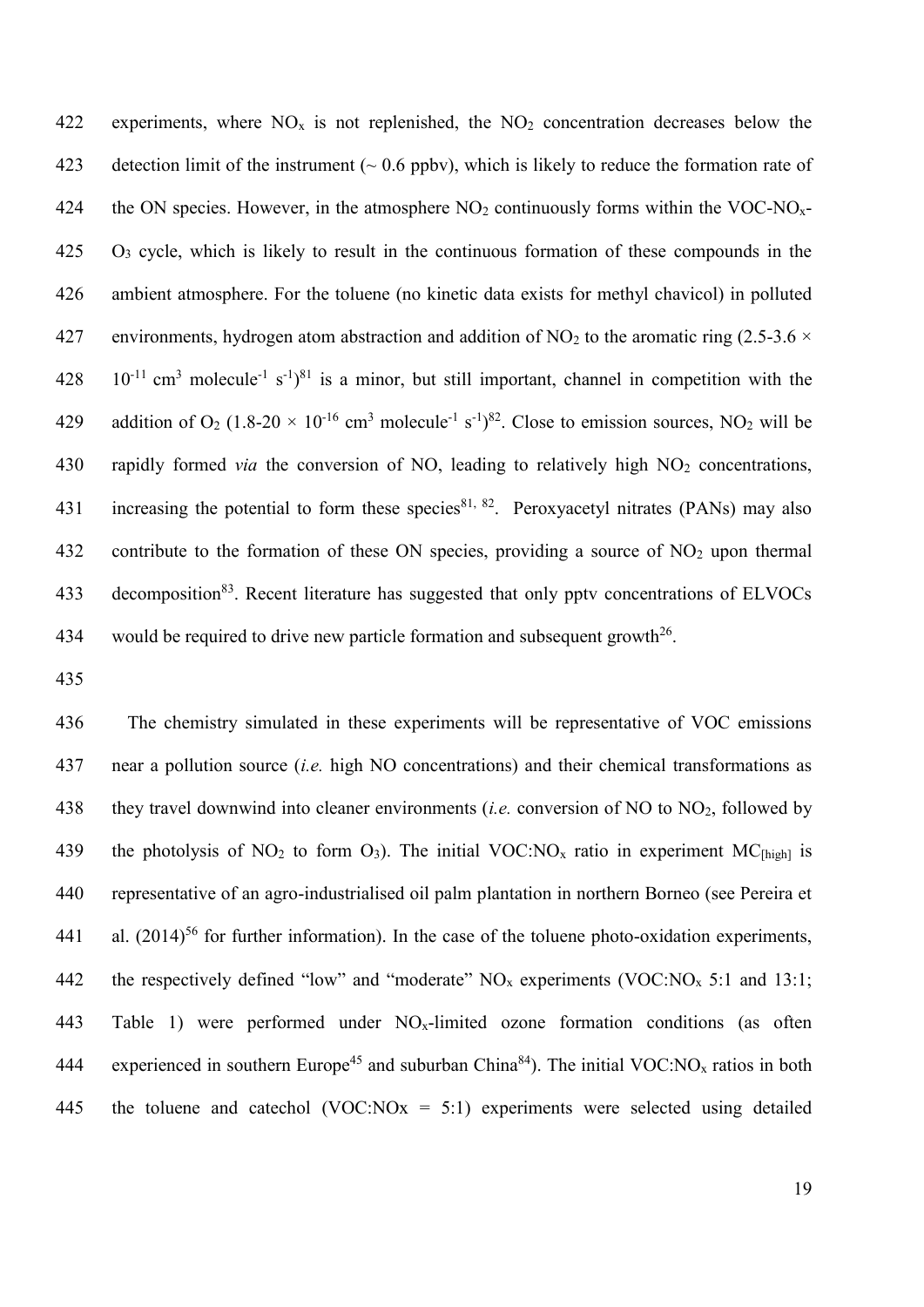446 chemical chamber simulations to construct ozone isopleth plots (see Bloss et al.  $(2005)^{45}$  for 447 further information) to give maximum ozone formation<sup>85</sup>.

 The involvement of the ON species in new particle formation and SOA growth was not directly measured. However, the observation of various nitrophenols of differing volatilities in the condensed phase during initial aerosol growth in the photo-oxidation of methyl chavicol and toluene, suggests these compounds may be participating new particle formation and/or SOA growth. Further study, such as measurements with an atmospheric pressure ionisation mass spectrometer and quantum calculations of binding energies, is warranted to investigate this. Using the techniques described, a greater insight and knowledge of the dynamic processes affecting SOA formation and evolution on a molecular level can be obtained. To our knowledge, this is the first experimental evidence of variable temporal profiles of speciated SOA compounds as a function of photochemical ageing. As shown in this work, the partitioning, formation and loss of individual compounds in the particle phase can vary considerably with only slight changes in the chemical composition and structure. Understanding why different compounds display different rates of formation and loss is critical to understanding SOA formation and evolution in the ambient atmosphere.

## **Acknowledgements**

 The assistance of scientists at EUPHORE and the York Centre of Excellence in Mass Spectrometry is gratefully acknowledged. The authors would also like to thank Iustinian Bejan, Paco Alacreu and the participants of the TOXIC project. This work was supported by Eurochamp-2 (TA Projects E2-2009-06-24-0001, E2-2011-04-19-0059) and Fundacion CEAM. ARR acknowledgements the support of the National Centre for Atmospheric Science. The York Centre of Excellence in Mass Spectrometry was created thanks to a major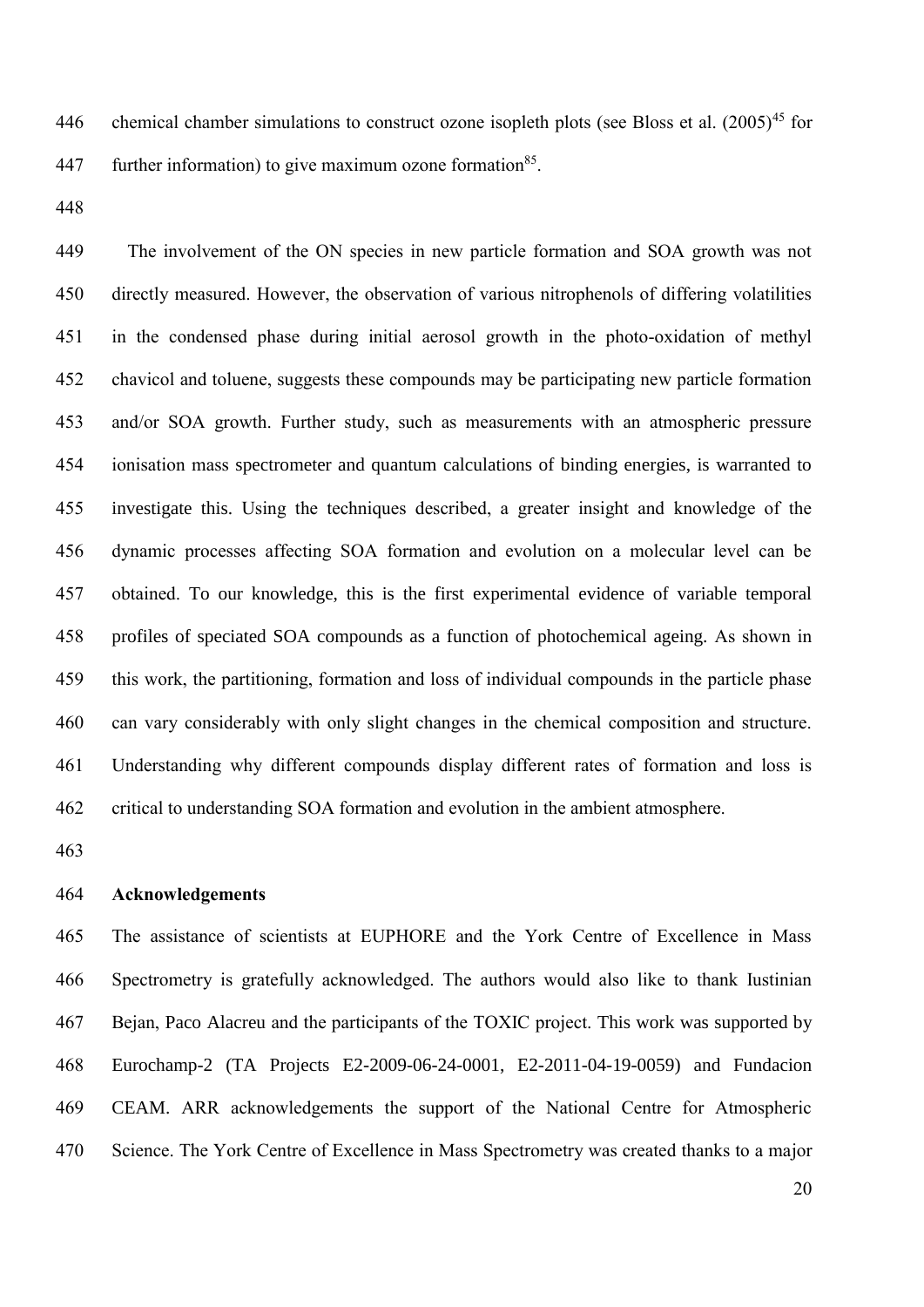capital investment through Science City York, supported by Yorkshire Forward with funds from the Northern Way Initiative. Fundación CEAM is partly supported by Generalitat Valenciana and the DESESTRES- Prometeo II project. EUPHORE instrumentation is partly funded by MINECO, through INNPLANTA Project: PCT-440000-2010-003 and the projects FEDER CEAM10-3E-1301 and CEAM10-3E-1302. KEP acknowledges support of a NERC PhD studentship (NE106026057).

# **Supporting Information**

 SI Tables S1 and S2 show the proposed mechanistic generations of the structurally identified compounds displaying TP1 or TP3 evolutions. Figure S1 displays the temporal profiles of the VOC precursors, NO, NO2, O<sup>3</sup> and SOA mass formed, and Figure S2 displays the observed first generation gas-phase oxidation products formed in the experiments discussed. Figure S3 displays the predicted and measured condensed phase temporal profile of (4- methoxyphenyl)acetic acid. Figures S4 to S9 display the relationship of ON temporal profiles with the NO2/NO ratio in Tolmod and Tollow and contour plots of particle diameter *vs.* particle 486 mass and particle number for experiments  $Tol_{mod}$ ,  $Tol_{low}$  and 4MCat. Tables S3 to S6 and Figures S10 to S13, show the mass spectral fragment ions, proposed fragmentation and the suggested ON compound structures. Finally, the PILS collection efficiency, volatility calculations, particle wall loss corrections, quantification of the observed compounds and the supporting calculations for the predicted 2-methyl-4-nitrophenol aerosol phase concentrations are discussed.

#### **References**

 1. Kanakidou, M.; Seinfeld, J. H.; Pandis, S. N.; Barnes, I.; Dentener, F. J.; Facchini, M. C.; Van Dingenen, R.; Ervens, B.; Nenes, A.; Nielsen, C. J.; Swietlicki, E.; Putaud, J. P.;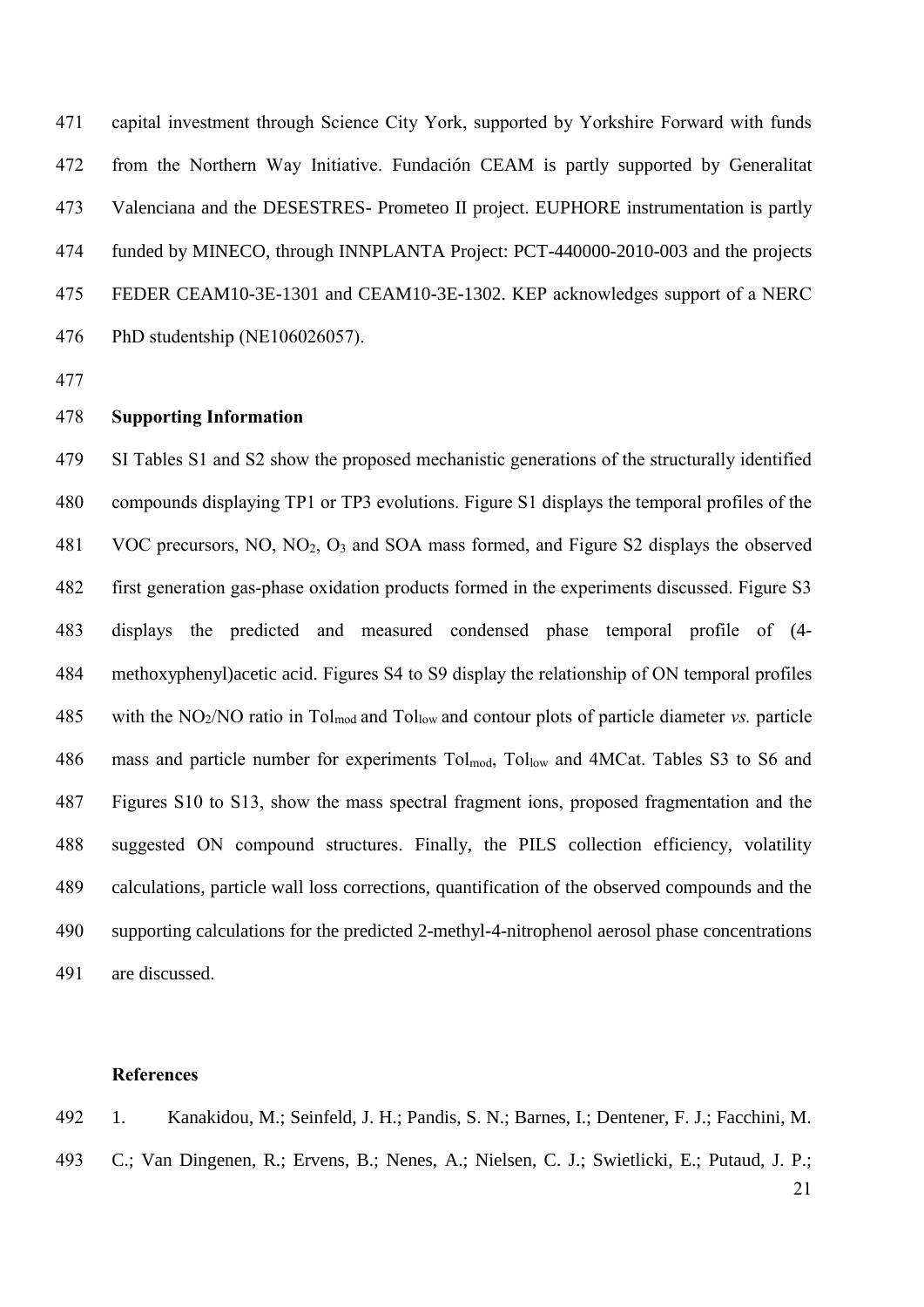Balkanski, Y.; Fuzzi, S.; Horth, J.; Moortgat, G. K.; Winterhalter, R.; Myhre, C. E. L.; Tsigaridis, K.; Vignati, E.; Stephanou, E. G.; Wilson, J., Organic aerosol and global climate modelling: A review. *Atmos. Chem. Phys.* **2005,** *5*, (4), 1053.

 2. Zhao, Y.; Kreisberg, N. M.; Worton, D. R.; Isaacman, G.; Weber, R. J.; Liu, S.; Day, D. A.; Russell, L. M.; Markovic, M. Z.; VandenBoer, T. C.; Murphy, J. G.; Hering, S. V.; Goldstein, A. H., Insights into secondary organic aerosol formation mechanisms from measured gas/particle partitioning of specific organic tracer compounds. *Environ. Sci. Technol.* **2013,** *47*, (8), 3781.

 3. Williams, B.; Goldstein, A.; Kreisberg, N.; Hering, S.; Worsnop, D.; Ulbrich, I.; Docherty, K.; Jimenez, J., Major components of atmospheric organic aerosol in southern california as determined by hourly measurements of source marker compounds. **2010,** *10*, (23), 11577.

 4. Kroll, J. H.; Seinfeld, J. H., Chemistry of secondary organic aerosol: Formation and evolution of low-volatility organics in the atmosphere. *Atmos. Environ.* **2008,** *42*, (16), 3593.

 5. Hallquist, M.; Wenger, J. C.; Baltensperger, U.; Rudich, Y.; Simpson, D.; Claeys, M.; Dommen, J.; Donahue, N. M.; George, C.; Goldstein, A. H.; Hamilton, J. F.; Herrmann, H.; Hoffmann, T.; Iinuma, Y.; Jang, M.; Jenkin, M. E.; Jimenez, J. L.; Kiendler-Scharr, A.; Maenhaut, W.; McFiggans, G.; Mentel, T. F.; Monod, A.; Prévôt, A. S. H.; Seinfeld, J. H.; Surratt, J. D.; Szmigielski, R.; J., W., The formation, properties and impact of secondary organic aerosol: Current and emerging issues. *Atmos. Chem. Phys*. **2009,** *9*, (14), 5155.

 6. Hearn, J. D.; Renbaum, L. H.; Wang, X.; Smith, G. D., Kinetics and products from reaction of cl radicals with dioctyl sebacate (dos) particles in o2: A model for radical-initiated oxidation of organic aerosols. *PCCP* **2007,** *9*, (34), 4803.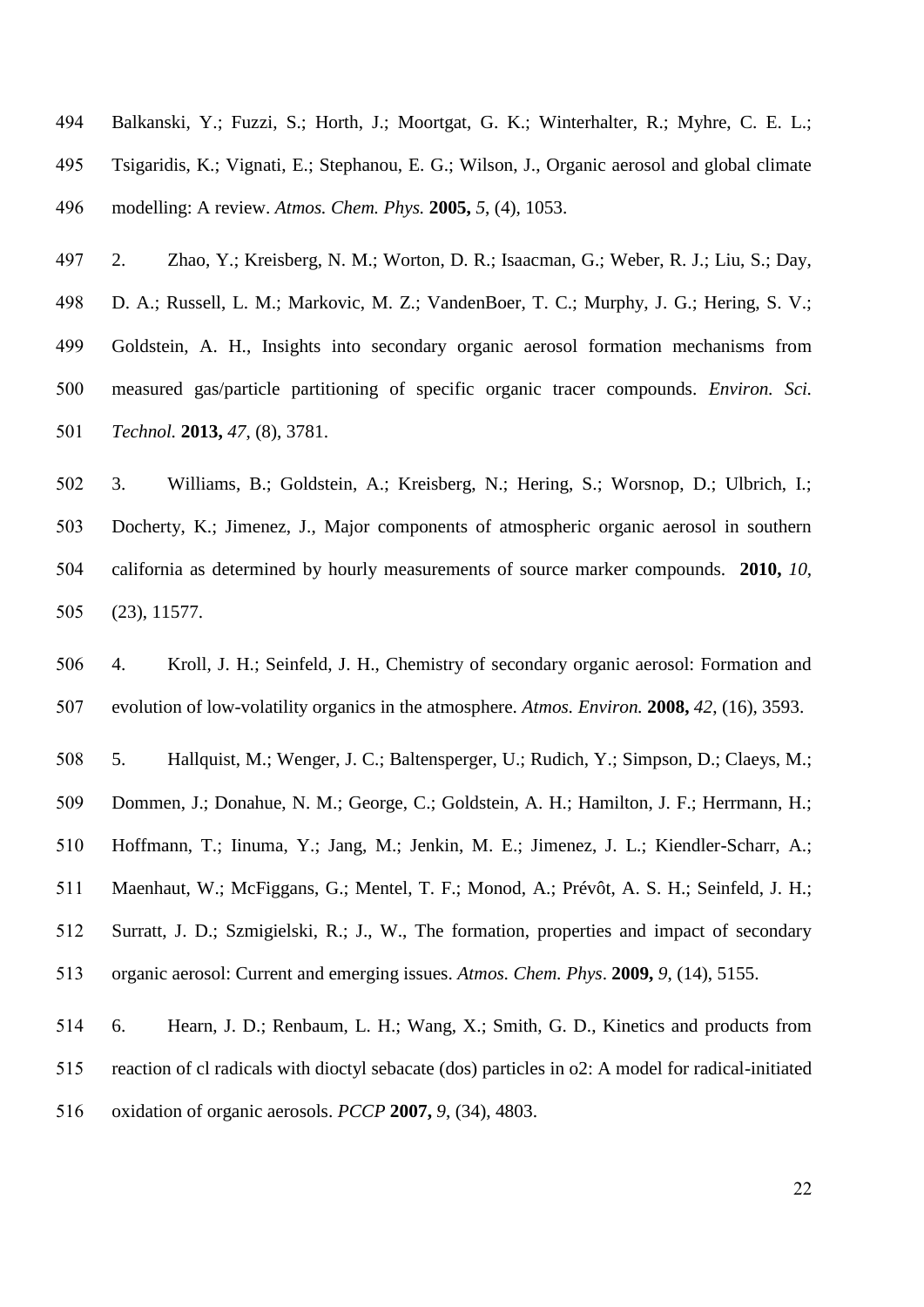7. Claeys, M.; Wang, W.; Ion, A. C.; Kourtchev, I.; Gelencsér, A.; Maenhaut, W., Formation of secondary organic aerosols from isoprene and its gas-phase oxidation products through reaction with hydrogen peroxide. *Atmos. Environ.* **2004,** *38*, (25), 4093.

 8. Perri, M. J.; Seitzinger, S.; Turpin, B. J., Secondary organic aerosol production from aqueous photooxidation of glycolaldehyde: Laboratory experiments. *Atmos. Environ.* **2009,** *43*, (8), 1487.

 9. George, I.; Abbatt, J., Chemical evolution of secondary organic aerosol from oh-initiated heterogeneous oxidation. *Atmos. Chem. Phys*. **2010,** *10*, (12), 5551.

 10. Barsanti, K. C.; Pankow, J. F., Thermodynamics of the formation of atmospheric organic particulate matter by accretion reactions - part 1: Aldehydes and ketones. *Atmos. Environ.* **2004,** *38*, (26), 4371.

 11. Kalberer, M.; Paulsen, D.; Sax, M.; Steinbacher, M.; Dommen, J.; Prevot, A.; Fisseha, R.; Weingartner, E.; Frankevich, V.; Zenobi, R., Identification of polymers as major components of atmospheric organic aerosols. *Science* **2004,** *303*, (5664), 1659.

 12. Tolocka, M. P.; Jang, M.; Ginter, J. M.; Cox, F. J.; Kamens, R. M.; Johnston, M. V., Formation of oligomers in secondary organic aerosol. *Environ. Sci. Technol.* **2004,** *38*, (5), 1428.

 13. Iinuma, Y.; Böge, O.; Gnauk, T.; Herrmann, H., Aerosol-chamber study of the α - pinene/o3 reaction: Influence of particle acidity on aerosol yields and products. *Atmos. Environ.* **2004,** *38*, (5), 761.

 14. Gao, S.; Keywood, M.; Ng, N. L.; Surratt, J.; Varutbangkul, V.; Bahreini, R.; Flagan, R. C.; Seinfeld, J. H., Low-molecular-weight and oligomeric components in secondary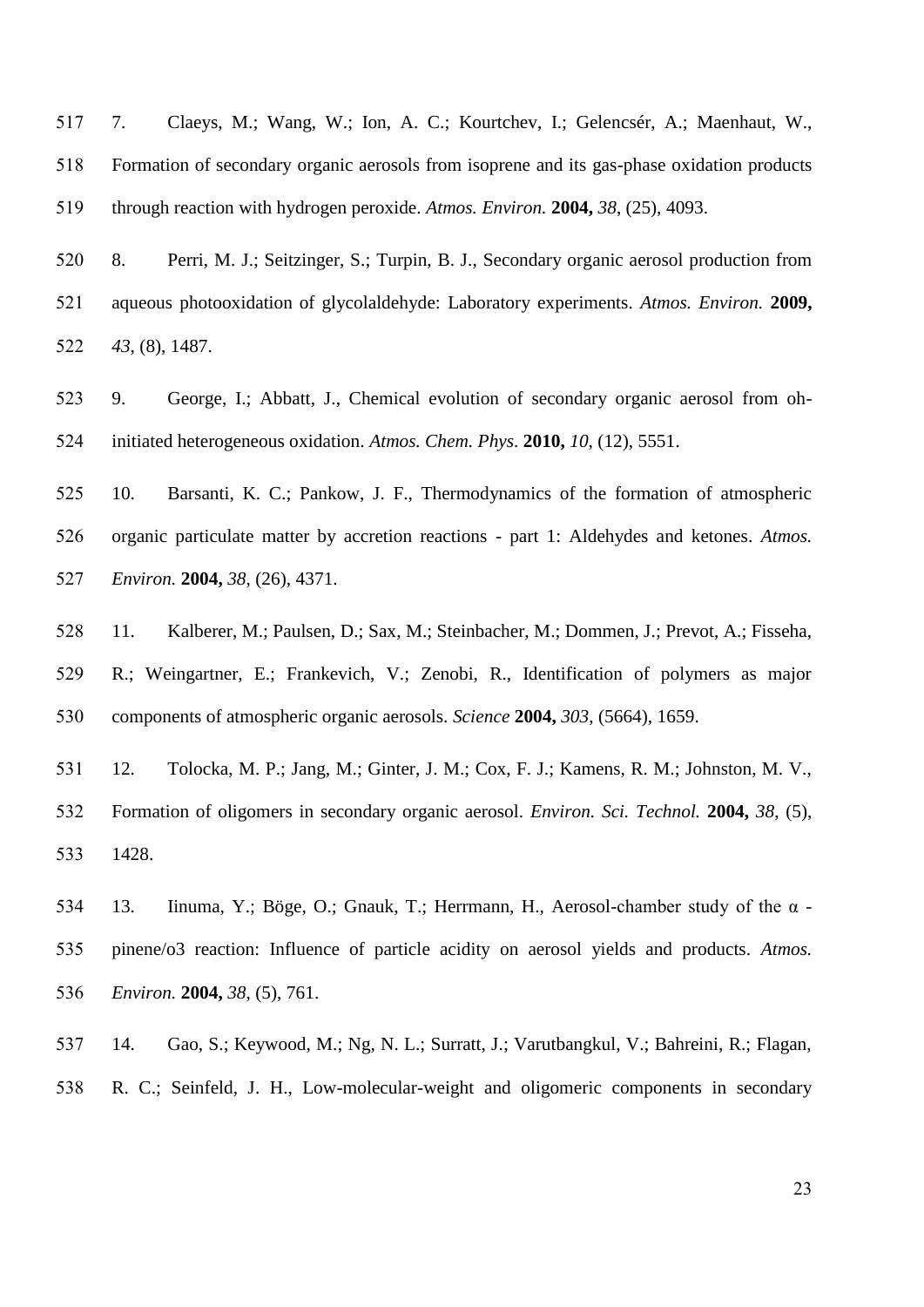organic aerosol from the ozonolysis of cycloalkenes and α-pinene. *J. Phys. Chem. A* **2004,** *108*, (46), 10147.

 15. Gao, S.; Ng, N. L.; Keywood, M.; Varutbangkul, V.; Bahreini, R.; Nenes, A.; He, J.; Yoo, K. Y.; Beauchamp, J. L.; Hodyss, R. P.; Flagan, R. C.; Seinfeld, J. H., Particle phase acidity and oligomer formation in secondary organic aerosol. *Environ. Sci. Technol.* **2004,** *38*, (24), 6582.

 16. Goldstein, A. H.; Galbally, I. E., Known and unexplored organic constituents in the earth's atmosphere. *Environ. Sci. Technol.* **2007,** *41*, (5), 1514.

 17. Zhang, R.; Suh, I.; Zhao, J.; Zhang, D.; Fortner, E. C.; Tie, X.; Molina, L. T.; Molina, M. J., Atmospheric new particle formation enhanced by organic acids. *Science* **2004,** *304*, (5676), 1487.

 18. Donahue, N. M.; Ortega, I. K.; Chuang, W.; Riipinen, I.; Riccobono, F.; Schobesberger, S.; Dommen, J.; Baltensperger, U.; Kulmala, M.; Worsnop, D. R.; Vehkamaki, H., How do organic vapors contribute to new-particle formation? *Faraday discussions* **2013, 165, (0), 91**.

19. Kulmala, M.; Kontkanen, J.; Junninen, H.; Lehtipalo, K.; Manninen, H. E.; Nieminen,

T.; Petäjä, T.; Sipilä, M.; Schobesberger, S.; Rantala, P.; Franchin, A.; Jokinen, T.; Järvinen,

E.; Äijälä, M.; Kangasluoma, J.; Hakala, J.; Aalto, P. P.; Paasonen, P.; Mikkilä, J.; Vanhanen,

J.; Aalto, J.; Hakola, H.; Makkonen, U.; Ruuskanen, T.; Mauldin, R. L.; Duplissy, J.;

Vehkamäki, H.; Bäck, J.; Kortelainen, A.; Riipinen, I.; Kurtén, T.; Johnston, M. V.; Smith, J.

N.; Ehn, M.; Mentel, T. F.; Lehtinen, K. E. J.; Laaksonen, A.; Kerminen, V.-M.; Worsnop, D.

R., Direct observations of atmospheric aerosol nucleation. *Science* **2013,** *339*, (6122), 943.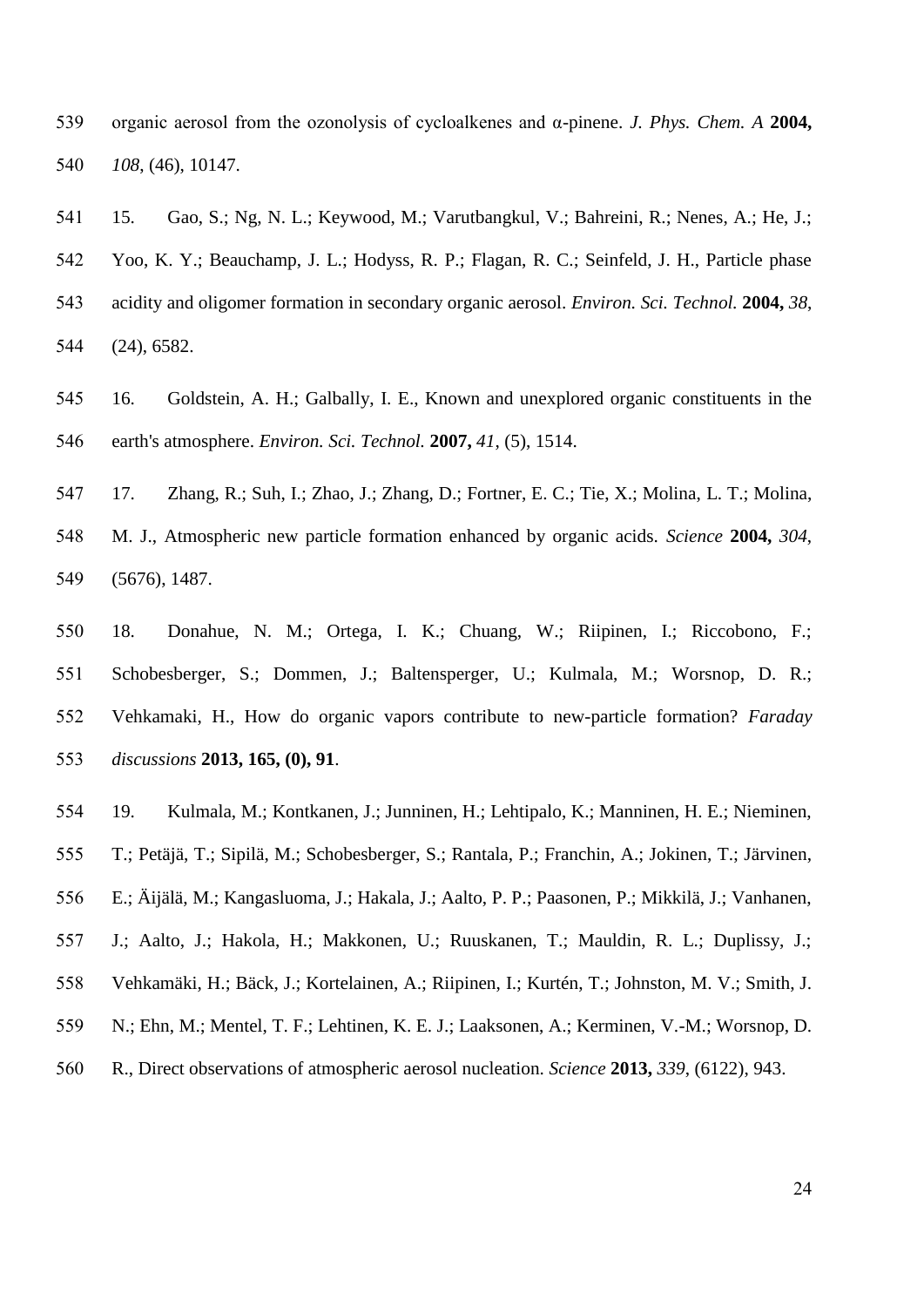20. Donahue, N. M.; Trump, E. R.; Pierce, J. R.; Riipinen, I., Theoretical constraints on pure vapor-pressure driven condensation of organics to ultrafine particles. *Geophys. Res. Lett.*  **2011,** *38*, (16), L16801.

 21. Riipinen, I.; Pierce, J. R.; Yli-Juuti, T.; Nieminen, T.; Häkkinen, S.; Ehn, M.; Junninen, H.; Lehtipalo, K.; Petäjä, T.; Slowik, J.; Chang, R.; Shantz, N. C.; Abbatt, J.; Leaitch, W. R.; Kerminen, V. M.; Worsnop, D. R.; Pandis, S. N.; Donahue, N. M.; Kulmala, M., Organic condensation: A vital link connecting aerosol formation to cloud condensation nuclei (ccn) concentrations. *Atmos. Chem. Phys.* **2011,** *11*, (8), 3865.

22. Pierce, J. R.; Riipinen, I.; Kulmala, M.; Ehn, M.; Petäjä, T.; Junninen, H.; Worsnop,

D. R.; Donahue, N. M., Quantification of the volatility of secondary organic compounds in

ultrafine particles during nucleation events. *Atmos. Chem. Phys*. **2011,** *11*, (17), 9019.

23. Ehn, M.; Thornton, J. A.; Kleist, E.; Sipila, M.; Junninen, H.; Pullinen, I.; Springer,

M.; Rubach, F.; Tillmann, R.; Lee, B.; Lopez-Hilfiker, F.; Andres, S.; Acir, I.-H.; Rissanen,

M.; Jokinen, T.; Schobesberger, S.; Kangasluoma, J.; Kontkanen, J.; Nieminen, T.; Kurten,

T.; Nielsen, L. B.; Jorgensen, S.; Kjaergaard, H. G.; Canagaratna, M.; Maso, M. D.; Berndt,

T.; Petaja, T.; Wahner, A.; Kerminen, V.-M.; Kulmala, M.; Worsnop, D. R.; Wildt, J.;

 Mentel, T. F., A large source of low-volatility secondary organic aerosol. *Nature* **2014,** *506*, (7489), 476.

 24. Wang, L.; Khalizov, A. F.; Zheng, J.; Xu, W.; Ma, Y.; Lal, V.; Zhang, R., Atmospheric nanoparticles formed from heterogeneous reactions of organics. *Nature Geosci*  **2010,** *3*, (4), 238.

 25. Kokkola, H.; Yli-Pirilä, P.; Vesterinen, M.; Korhonen, H.; Keskinen, H.; Romakkaniemi, S.; Hao, L.; Kortelainen, A.; Joutsensaari, J.; Worsnop, D. R.; Virtanen, A.;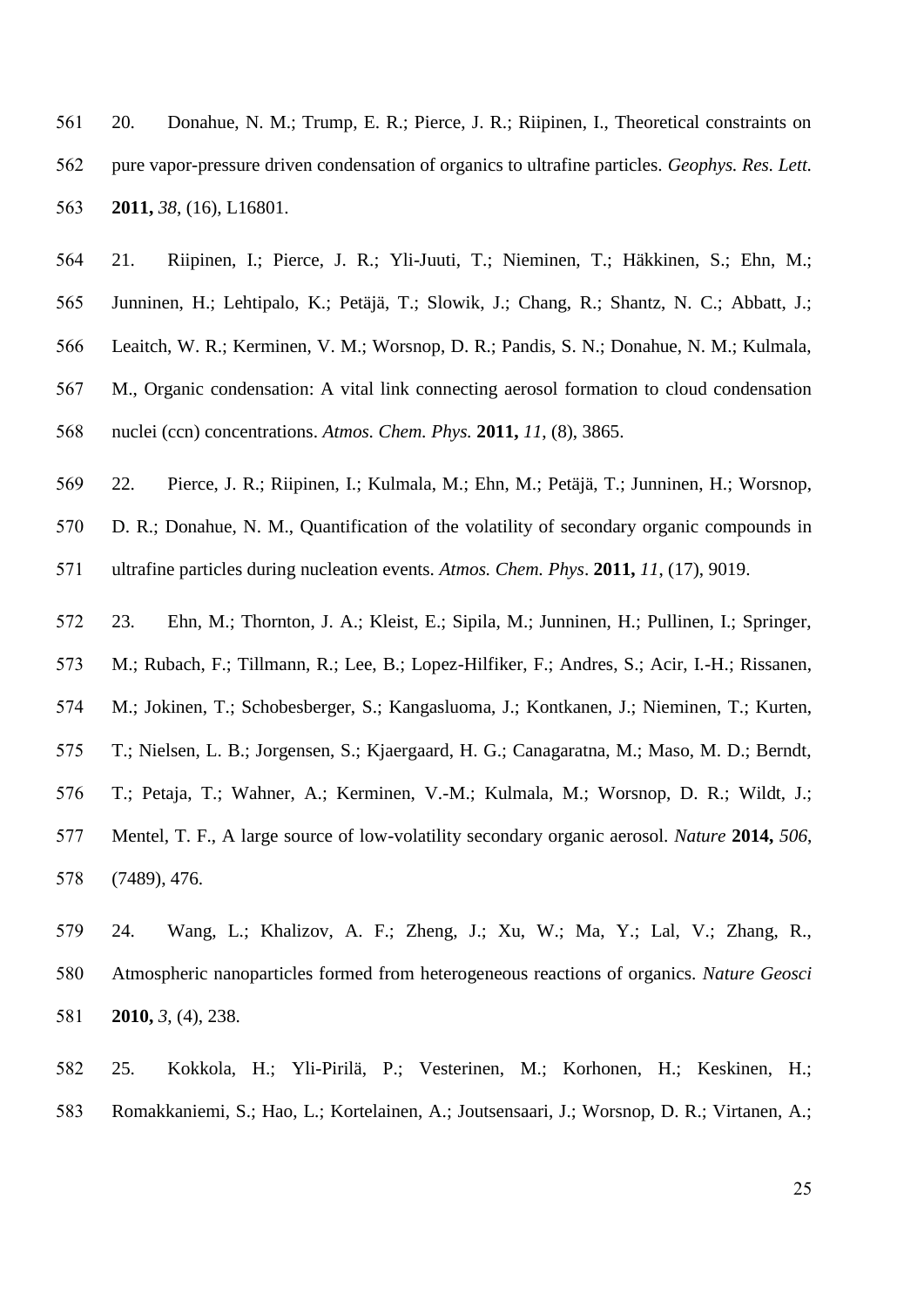- Lehtinen, K. E. J., The role of low volatile organics on secondary organic aerosol formation. *Atmos. Chem. Phys.* **2014,** *14*, (3), 1689.
- 26. Donahue, N.; Ortega, I.; Chuang, W.; Riipinen, I.; Riccobono, F.; Schobesberger, S.;
- Dommen, J.; Baltensperger, U.; Kulmala, M.; Worsnop, D.; Vehkamaki, H., How do organic
- vapors contribute to new-particle formation? *Faraday Discuss.* **2013,** *165*, 91
- 27. DeCarlo, P. F.; Kimmel, J. R.; Trimborn, A.; Northway, M. J.; Jayne, J. T.; Aiken, A.
- C.; Gonin, M.; Fuhrer, K.; Horvath, T.; Docherty, K. S., Field-deployable, high-resolution,
- time-of-flight aerosol mass spectrometer. *Anal. Chem.* **2006,** *78*, (24), 8281.
- 28. Canagaratna, M. R.; Jayne, J. T.; Jimenez, J. L.; Allan, J. D.; Alfarra, M. R.; Zhang,
- Q.; Onasch, T. B.; Drewnick, F.; Coe, H.; Middlebrook, A.; Delia, A.; Williams, L. R.;
- Trimborn, A. M.; Northway, M. J.; DeCarlo, P. F.; Kolb, C. E.; Davidovits, P.; Worsnop, D.
- R., Chemical and microphysical characterization of ambient aerosols with the aerodyne aerosol mass spectrometer. *Mass Spectrom. Rev.* **2007,** *26*, (2), 185.
- 29. Jimenez, J. L.; Canagaratna, M. R.; Donahue, N. M.; Prevot, A. S. H.; Zhang, Q.;
- Kroll, J. H.; DeCarlo, P. F.; Allan, J. D.; Coe, H.; Ng, N. L.; Aiken, A. C.; Docherty, K. S.;
- Ulbrich, I. M.; Grieshop, A. P.; Robinson, A. L.; Duplissy, J.; Smith, J. D.; Wilson, K. R.;
- Lanz, V. A.; Hueglin, C.; Sun, Y. L.; Tian, J.; Laaksonen, A.; Raatikainen, T.; Rautiainen, J.;
- Vaattovaara, P.; Ehn, M.; Kulmala, M.; Tomlinson, J. M.; Collins, D. R.; Cubison, M. J.; E.;
- Dunlea, J.; Huffman, J. A.; Onasch, T. B.; Alfarra, M. R.; Williams, P. I.; Bower, K.; Kondo,
- Y.; Schneider, J.; Drewnick, F.; Borrmann, S.; Weimer, S.; Demerjian, K.; Salcedo, D.;
- Cottrell, L.; Griffin, R.; Takami, A.; Miyoshi, T.; Hatakeyama, S.; Shimono, A.; Sun, J. Y.;
- Zhang, Y. M.; Dzepina, K.; Kimmel, J. R.; Sueper, D.; Jayne, J. T.; Herndon, S. C.;
- Trimborn, A. M.; Williams, L. R.; Wood, E. C.; Middlebrook, A. M.; Kolb, C. E.;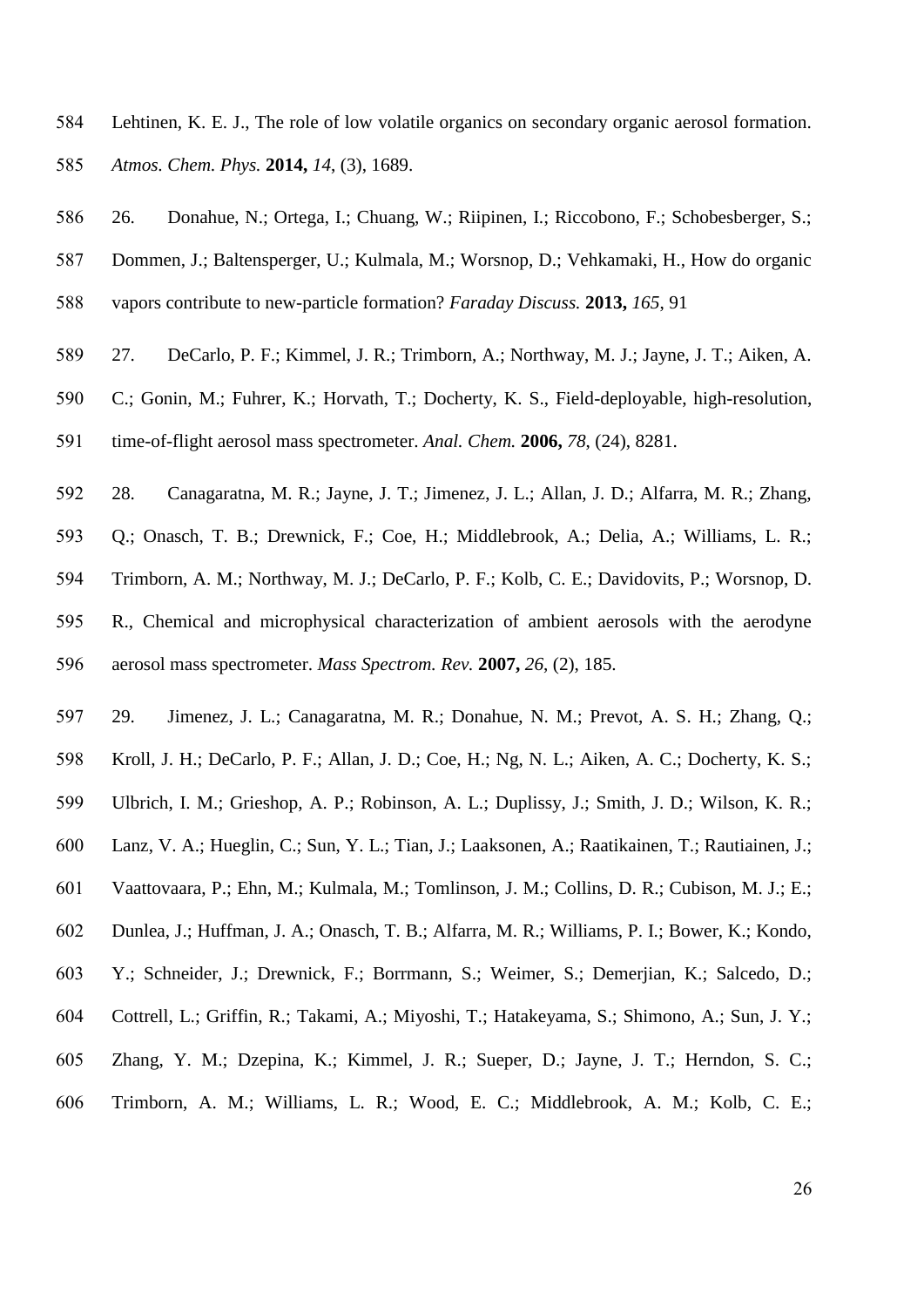- Baltensperger, U.; Worsnop, D. R., Evolution of organic aerosols in the atmosphere. *Science*  **2009,** *326*, (5959), 1525.
- 30. Laskin, A.; Laskin, J.; Nizkorodov, S. A., Mass spectrometric approaches for chemical characterisation of atmospheric aerosols: Critical review of the most recent advances. *Environ. Chem.* **2012,** *9*, (3), 163.
- 31. Zhang, Q.; Jimenez, J. L.; Canagaratna, M. R.; Allan, J. D.; Coe, H.; Ulbrich, I.;
- Alfarra, M. R.; Takami, A.; Middlebrook, A. M.; Sun, Y. L.; Dzepina, K.; Dunlea, E.;
- Docherty, K.; DeCarlo, P. F.; Salcedo, D.; Onasch, T.; Jayne, J. T.; Miyoshi, T.; Shimono,
- A.; Hatakeyama, S.; Takegawa, N.; Kondo, Y.; Schneider, J.; Drewnick, F.; Borrmann, S.;
- Weimer, S.; Demerjian, K.; Williams, P.; Bower, K.; Bahreini, R.; Cottrell, L.; Griffin, R. J.;
- Rautiainen, J.; Sun, J. Y.; Zhang, Y. M.; Worsnop, D. R., Ubiquity and dominance of
- oxygenated species in organic aerosols in anthropogenically-influenced northern hemisphere
- midlatitudes. *Geophys. Res. Lett.* **2007,** *34*, (13), L13801.
- 32. Li, K.; Wang, W.; Ge, M.; Li, J.; Wang, D., Optical properties of secondary organic aerosols generated by photooxidation of aromatic hydrocarbons. *Sci. Rep.* **2014,** *4*, 4922 .
- 33. Singh, H. B.; Salas, L. J.; Cantrell, B. K.; Redmond, R. M., Distribution of aromatic
- hydrocarbons in the ambient air. *Atmos. Environ. (1967)* **1985,** *19*, (11), 1911.
- 34. Na, K.; Moon, K.-C.; Kim, Y. P., Source contribution to aromatic voc concentration and ozone formation potential in the atmosphere of seoul. *Atmos. Environ.* **2005,** *39*, (30), 5517.
- 35. Suthawaree, J.; Tajima, Y.; Khunchornyakong, A.; Kato, S.; Sharp, A.; Kajii, Y., Identification of volatile organic compounds in suburban bangkok, thailand and their potential for ozone formation. *Atmos. Res.* **2012,** *104*, 245.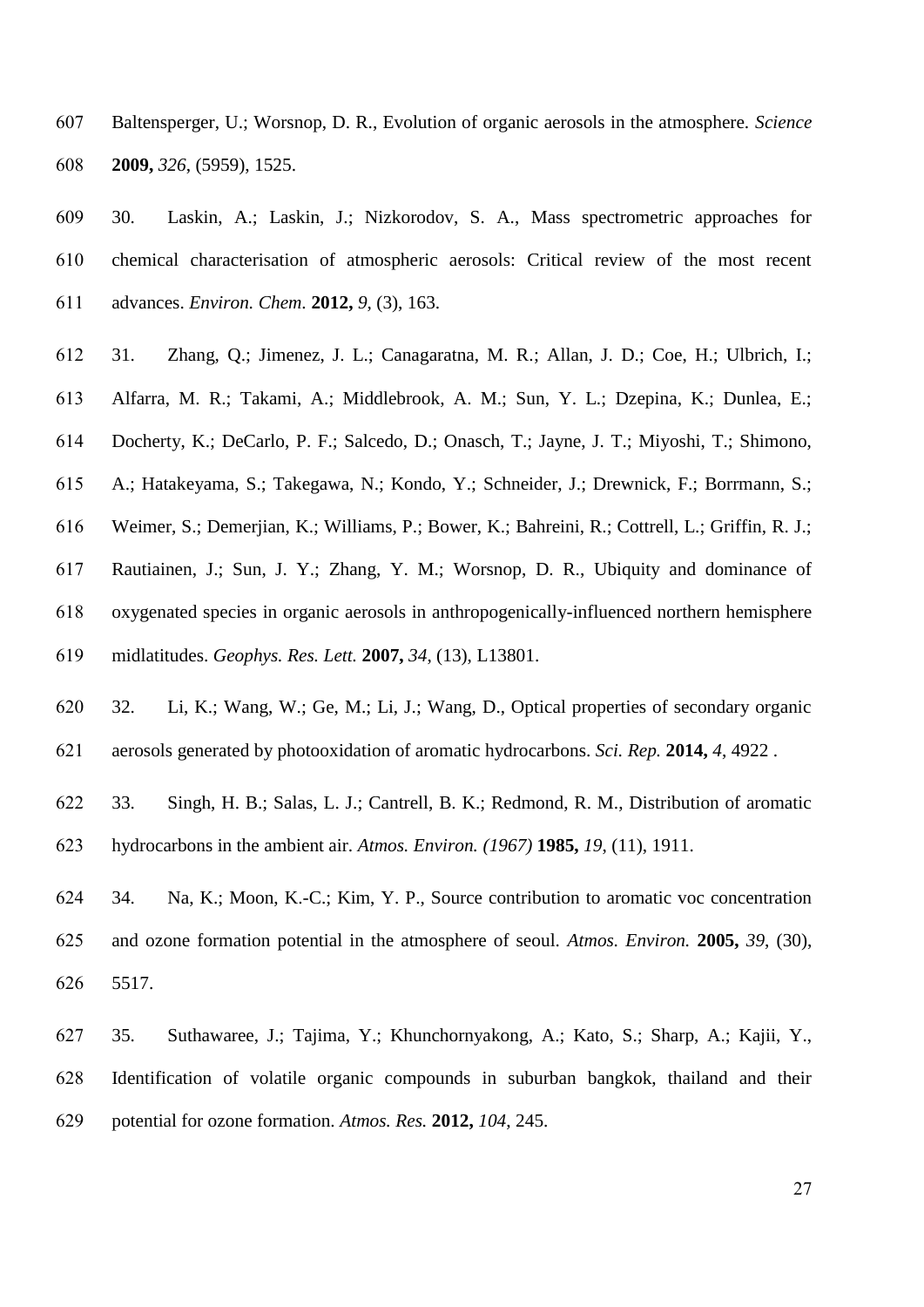36. Zi-feng, L.; Ji-ming, H. A. O.; Jing-chun, D.; Jun-hua, L. I., Estimate of the formation potential of secondary organic aerosol in beijing summertime. *Huan Jing Ke Xue* **2009,** *30*, 969.

 37. Liu, S.; Ahlm, L.; Day, D. A.; Russell, L. M.; Zhao, Y.; Gentner, D. R.; Weber, R. J.; Goldstein, A. H.; Jaoui, M.; Offenberg, J. H., Secondary organic aerosol formation from fossil fuel sources contribute majority of summertime organic mass at bakersfield. *J. Geophys. Res. Atmos.* **2012,** 177, (D24).

 38. Lü, Z.; Hao, J.; Duan, J.; Li, J., Estimate of the formation potential of secondary organic aerosol in beijing summertime. *Huan jing ke xue= Huanjing kexue/[bian ji, Zhongguo ke xue yuan huan jing ke xue wei yuan hui" Huan jing ke xue" bian ji wei yuan hui.]* **2009,** *30*, (4), 969.

 39. de Gouw, J. A.; Brock, C. A.; Atlas, E. L.; Bates, T. S.; Fehsenfeld, F. C.; Goldan, P. D.; Holloway, J. S.; Kuster, W. C.; Lerner, B. M.; Matthew, B. M.; Middlebrook, A. M.; Onasch, T. B.; Peltier, R. E.; Quinn, P. K.; Senff, C. J.; Stohl, A.; Sullivan, A. P.; Trainer, M.; Warneke, C.; Weber, R. J.; Williams, E. J., Sources of particulate matter in the northeastern united states in summer: 1. Direct emissions and secondary formation of organic matter in urban plumes. *J. Geophys. Res. Atmos.* **2008,** 113, (D8).

 40. Odum, J. R.; Jungkamp, T. P. W.; Griffin, R. J.; Flagan, R. C.; Seinfeld, J. H., The atmospheric aerosol-forming potential of whole gasoline vapor. *Science* **1997,** *276*, (5309), 96.

- 41. Gentner, D. R.; Isaacman, G.; Worton, D. R.; Chan, A. W. H.; Dallmann, T. R.;
- Davis, L.; Liu, S.; Day, D. A.; Russell, L. M.; Wilson, K. R.; Weber, R.; Guha, A.; Harley, R.
- A.; Goldstein, A. H., Elucidating secondary organic aerosol from diesel and gasoline vehicles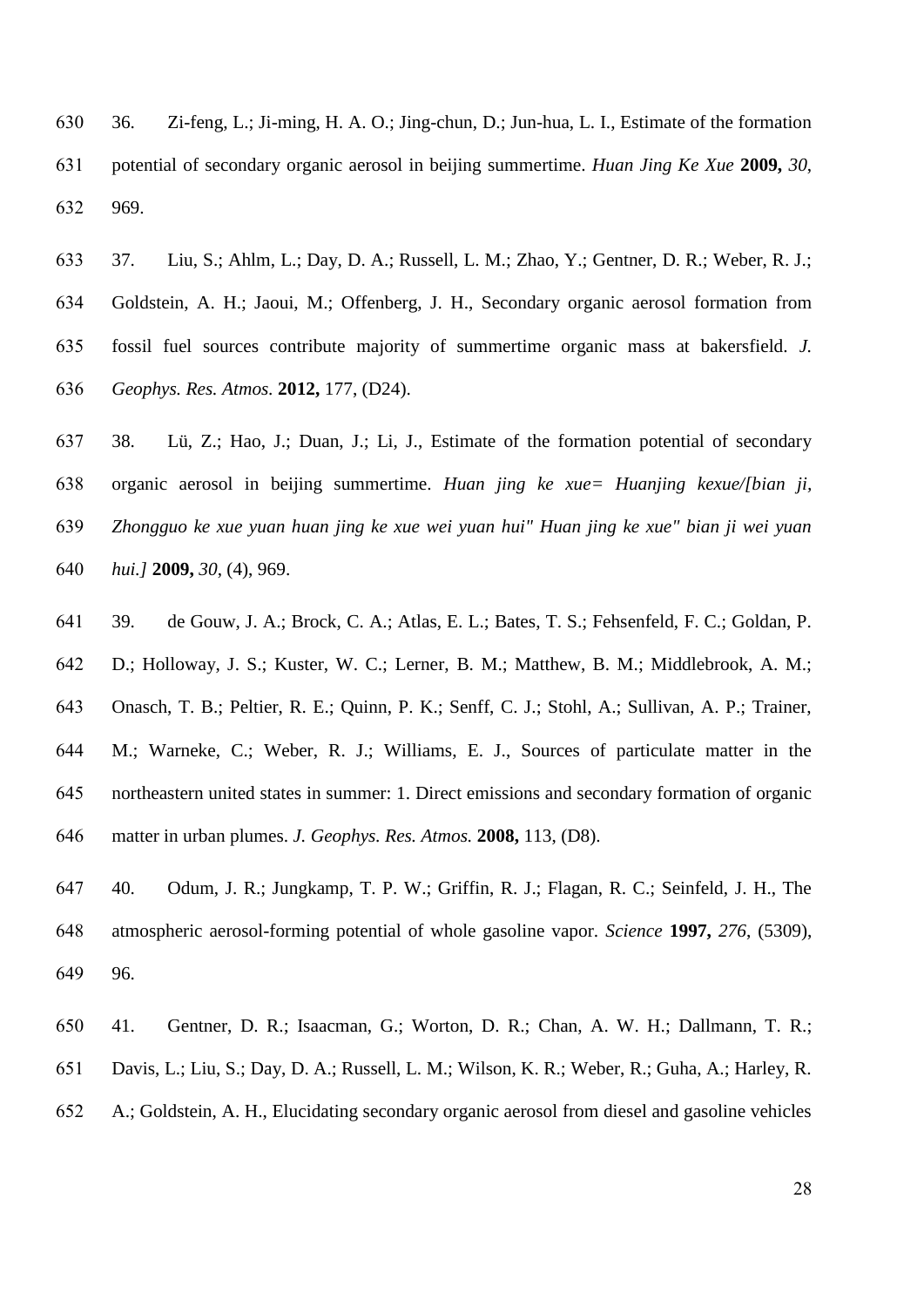- through detailed characterization of organic carbon emissions. *Proceedings of the National Academy of Sciences* **2012,** *109*, (45), 18318.
- 42. Odum, J. R.; Jungkamp, T. P. W.; Griffin, R. J.; Forstner, H. J. L.; Flagan, R. C.;
- Seinfeld, J. H., Aromatics, reformulated gasoline, and atmospheric organic aerosol formation.
- *Environ. Sci. Technol.* **1997,** *31*, (7), 1890.
- 43. Xiao, H.; Zhu, B., Modelling study of photochemical ozone creation potential of non-methane hydrocarbon. *Water, Air, Soil Pollut.* **2003,** *145*, (1-4), 3.
- 44. Derwent, R.; Jenkin, M.; Passant, N.; Pilling, M., Reactivity-based strategies for
- photochemical ozone control in europe. *Environ. Sci. Policy* **2007,** *10*, (5), 445.
- 45. Bloss, C.; Wagner, V.; Bonzanini, A.; Jenkin, M. E.; Wirtz, K.; Martin-Reviejo, M.;
- Pilling, M. J., Evaluation of detailed aromatic mechanisms (mcmv3 and mcmv3.1) against environmental chamber data. *Atmos. Chem. Phys.* **2005,** *5*, (3), 623.
- 46. Hurley, M. D.; Sokolov, O.; Wallington, T. J.; Takekawa, H.; Karasawa, M.; Klotz, B.; Barnes, I.; Becker, K. H., Organic aerosol formation during the atmospheric degradation
- of toluene. *Environ. Sci. Technol.* **2001,** *35*, (7), 1358.
- 47. Johnson, D.; Jenkin, M. E.; Wirtz, K.; Martin-Reviejo, M., Simulating the formation of secondary organic aerosol from the photooxidation of toluene. *Environ. Chem.* **2004,** *1*, (3), 150.
- 48. Song, C.; Na, K.; Warren, B.; Malloy, Q.; Cocker, D. R., Secondary organic aerosol formation from the photooxidation of p- and o-xylene. *Environ. Sci. Technol.* **2007,** *41*, (21), 7403.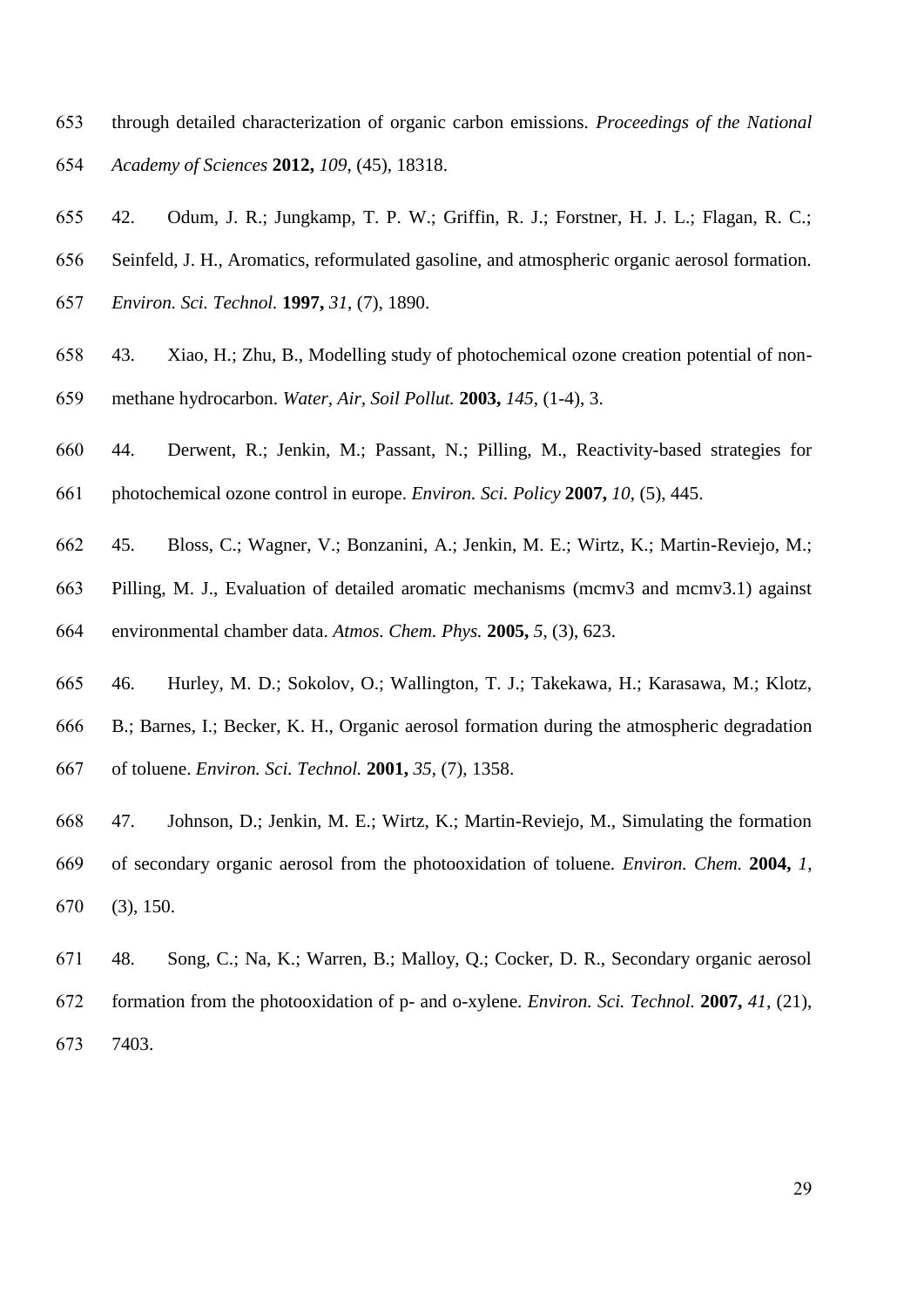- 49. Ng, N.; Kroll, J.; Chan, A.; Chhabra, P.; Flagan, R.; Seinfeld, J., Secondary organic aerosol formation from m-xylene, toluene, and benzene. *Atmos. Chem. Phys.* **2007,** *7*, (14), 3909.
- 50. Becker, K., Euphore: Final report to the european commission. *Contract EV5V-CT92- 0059, Bergische Universität Wuppertal, Germany* **1996**.
- 51. Klotz, B.; Sørensen, S.; Barnes, I.; Becker, K. H.; Etzkorn, T.; Volkamer, R.; Platt, U.; Wirtz, K.; Martín-Reviejo, M., Atmospheric oxidation of toluene in a large-volume outdoor photoreactor: In situ determination of ring-retaining product yields. *J. Phys. Chem. A.* **1998,** *102*, (50), 10289.
- 52. Volkamer, R.; Platt, U.; Wirtz, K.; Barnes, I.; Sidebottom, H. *The european photoreactor (euphore), 3rd annual report 2000*; Bergische Universität Wuppertal Wuppertal, Germany: 2001.
- 53. Muñoz, A.; Vera, T.; Sidebottom, H.; Mellouki, A.; Borrás, E.; Ródenas, M.; Clemente, E.; Vázquez, M., Studies on the atmospheric degradation of chlorpyrifos-methyl. *Environ. Sci. Technol.* **2011,** *45*, (5), 1880.
- 54. Carter, W.; Atkinson, R.; Winer, A.; Pitts, J., Evidence for chamber‐dependent radical sources: Impact on kinetic computer models for air pollution. *Int. J. Chem. Kinet.* **1981,** *13*, (8), 735.
- 55. Akimoto, H.; Takagi, H.; Sakamaki, F., Photoenhancement of the nitrous acid formation in the surface reaction of nitrogen dioxide and water vapor: Extra radical source in smog chamber experiments. *Int. J. Chem. Kinet.* **1987,** *19*, (6), 539.
- 56. Pereira, K. L.; Hamilton, J. F.; Rickard, A. R.; Bloss, W. J.; Alam, M. S.; Camredon, M.; Muñoz, A.; Vázquez, M.; Borrás, E.; Ródenas, M., Secondary organic aerosol formation
	-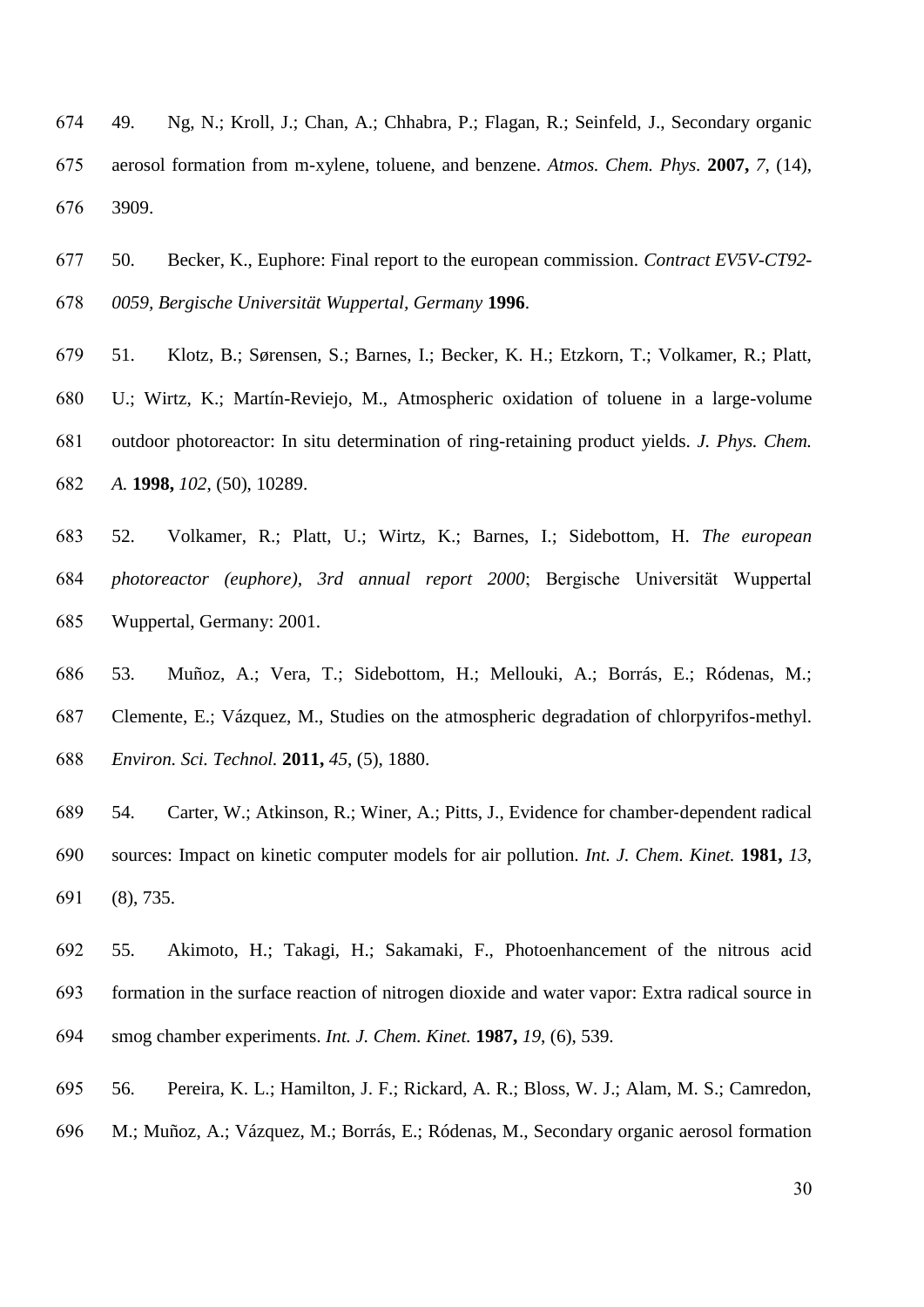and composition from the photo-oxidation of methyl chavicol (estragole). *Atmos. Chem. Phys.* **2014,** *14*, (11), 5349.

- 57. Donahue, N.; Robinson, A.; Stanier, C.; Pandis, S., Coupled partitioning, dilution, and chemical aging of semivolatile organics. *Environ. Sci. Technol.* **2006,** *40*, (8), 2635. 58. Stanier, C. O.; Donahue, N.; Pandis, S. N., Parameterization of secondary organic aerosol mass fractions from smog chamber data. *Atmos. Environ.* **2008,** *42*, (10), 2276. 59. Pankow, J. F., An absorption model of the gas/aerosol partitioning involved in the formation of secondary organic aerosol. *Atmos. Environ.* **1994,** *28*, (2), 189. 60. Pankow, J. F., An absorption model of gas/particle partitioning of organic compounds in the atmosphere. *Atmos. Environ.* **1994,** *28*, (2), 185. 61. Jenkin, M. E.; Saunders, S. M.; Pilling, M. J., The tropospheric degradation of volatile organic compounds: A protocol for mechanism development. *Atmos. Environ.* **1997,** *31*, (1), 81. 62. Bröske, R.; Kleffmann, J.; Wiesen, P., Heterogeneous conversion of no2 on secondary organic aerosol surfaces: A possible source of nitrous acid (hono) in the atmosphere? *Atmos.*
- *Chem. Phys.* **2003,** *3*, (3), 469.

 63. Bejan, I.; Abd El Aal, Y.; Barnes, I.; Benter, T.; Bohn, B.; Wiesen, P.; Kleffmann, J., The photolysis of ortho-nitrophenols: A new gas phase source of hono. *PCCP* **2006,** *8*, (17), 2028.

 64. Kleffmann, J., Daytime sources of nitrous acid (hono) in the atmospheric boundary layer. *J. Chem. Phys. Phys. Chem.* **2007,** *8*, (8), 1137.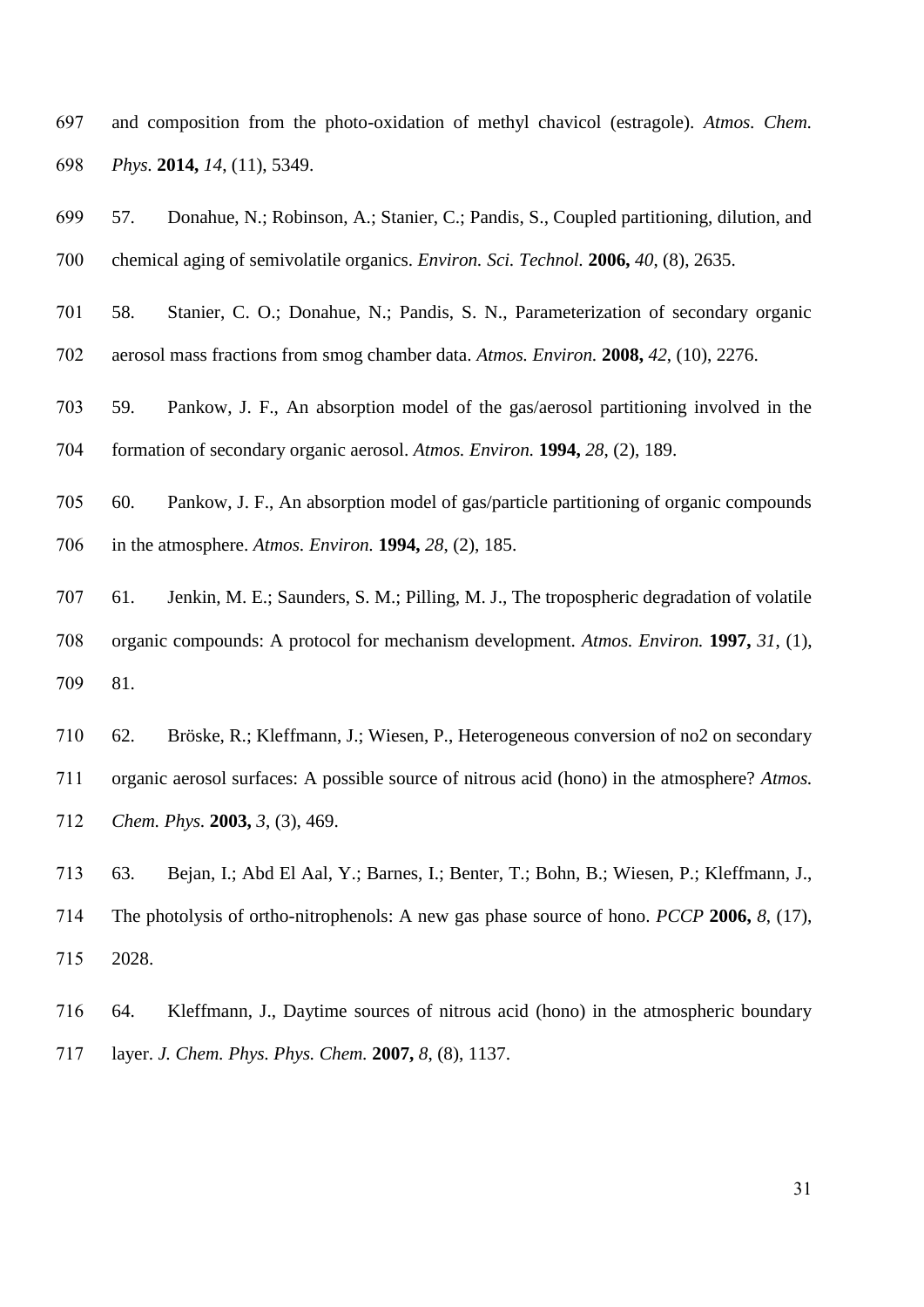65. Forstner, H. J. L.; Flagan, R. C.; Seinfeld, J. H., Secondary organic aerosol from the photooxidation of aromatic hydrocarbons:  Molecular composition. *Environ. Sci. Technol.*  **1997,** *31*, (5), 1345.

 66. Jang, M.; Kamens, R. M., Characterization of secondary aerosol from the photooxidation of toluene in the presence of nox and 1-propene. *Environ. Sci. Technol.* **2001,** *35*, (18), 3626.

 67. Hamilton, J. F.; Webb, P. J.; Lewis, A. C.; Reviejo, M. M., Quantifying small molecules in secondary organic aerosol formed during the photo-oxidation of toluene with hydroxyl radicals. *Atmos. Environ.* **2005,** *39*, (38), 7263.

 68. Sato, K.; Hatakeyama, S.; Imamura, T., Secondary organic aerosol formation during the photooxidation of toluene:  Nox dependence of chemical composition. *J. Phys. Chem. A.* **2007,** *111*, (39), 9796.

 69. Zhong, M.; Jang, M.; Oliferenko, A.; Pillai, G. G.; Katritzky, A. R., The soa formation model combined with semiempirical quantum chemistry for predicting uv-vis absorption of secondary organic aerosols. *PCCP* **2012,** *14*, (25), 9058.

 70. Sato, K.; Takami, A.; Kato, Y.; Seta, T.; Fujitani, Y.; Hikida, T.; Shimono, A.; Imamura, T., Ams and lc/ms analyses of soa from the photooxidation of benzene and 1, 3, 5- trimethylbenzene in the presence of no x: Effects of chemical structure on soa aging. *Atmos. Chem. Phys.* **2012,** *12*, (10), 4667.

 71. Cabral do Couto, P.; Guedes, R. C.; Costa Cabral, B. J.; Martinho Simões, J. A., Phenol o–h bond dissociation energy in water clusters. *Int. J. Quantum Chem* **2002,** *86*, (3), 297.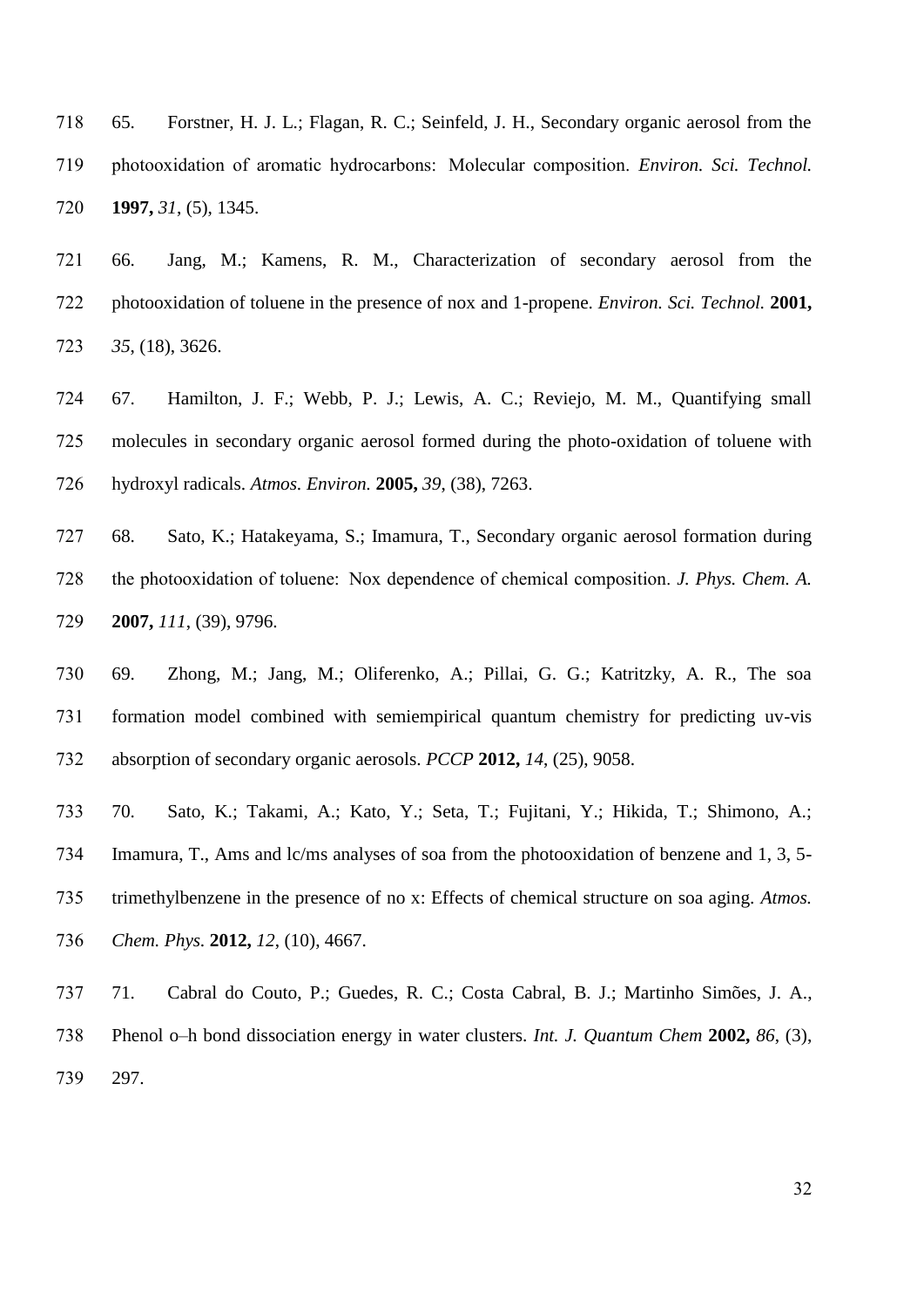- 72. Parthasarathi, R.; Subramanian, V.; Sathyamurthy, N., Hydrogen bonding in phenol,
- water, and phenol−water clusters. *J. Phys. Chem. A.* **2005,** *109*, (5), 843.
- 73. Tsui, H. H. Y.; van Mourik, T., Ab initio calculations on phenol–water. *Chem. Phys.*
- *Lett.* **2001,** *350*, (5–6), 565.
- 74. Benoit, D. M.; Clary, D. C., Quantum simulation of phenol−water clusters. *J. Phys. Chem. A.* **2000,** *104*, (23), 5590.
- 746 75. An, X.; Jing, B.; Li, O., Regulating function of alkali metal on the strength of oh…o
- hydrogen bond in phenol–water complex: Weak to strong and strong to weak. *Comp.Theor. Chem.* **2011,** *966*, (1–3), 278.
- 76. Chen, P. C.; Chen, S. C., Theoretical study of the internal rotational barriers in nitrobenzene, 2-nitrotoluene, 2-nitrophenol, and 2-nitroaniline. *Int. J. Quantum Chem* **2001,** *83*, (6), 332.
- 77. Chen, P. C.; Lo, W.; Tzeng, S. C., Molecular structures of mononitrophenols and their thermal decomposition tautomers. *J. Mol. Struct.* **1998,** *428*, (1–3), 257.
- 78. Olariu, R. I.; Bejan, I.; Barnes, I.; Klotz, B.; Becker, K. H.; Wirtz, K., Rate coefficients for the gas-phase reaction of no3 radicals with selected dihydroxybenzenes. *Int. J. Chem. Kinet.* **2004,** *36*, (11), 577.
- 79. Bejan, I. G. Investigations on the gas phase atmospheric chemistry of nitrophenols and catechols. Bergische University of Wupperthal, Germany, 2006.
- 80. Chen, J.; Wenger, J. C.; Venables, D. S., Near-ultraviolet absorption cross sections of nitrophenols and their potential influence on tropospheric oxidation capacity. *J. Phys. Chem. A.* **2011,** *115*, (44), 12235.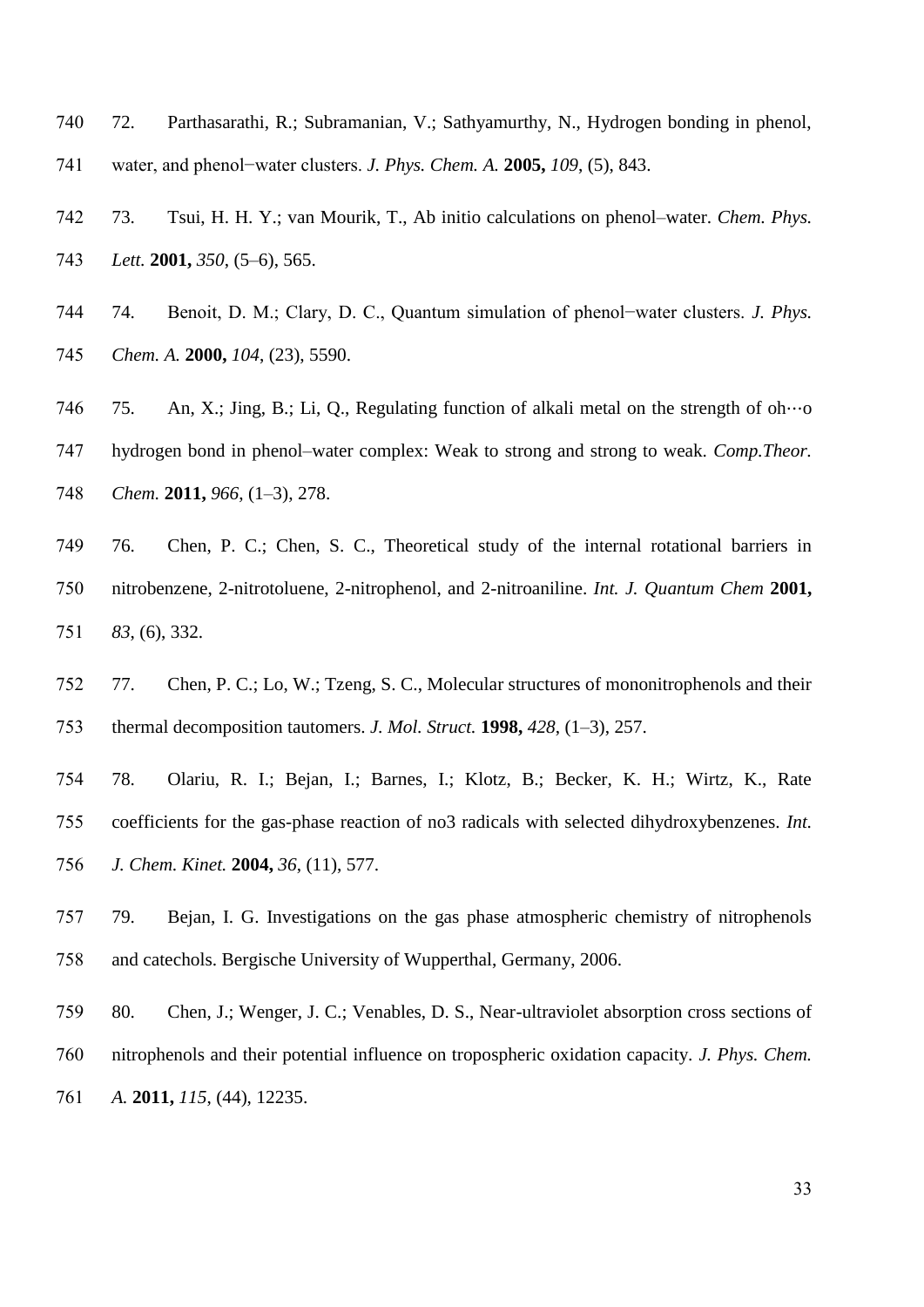- 81. Atkinson, R.; Aschmann, S. M., Products of the gas-phase reactions of aromatic hydrocarbons: Effect of no2 concentration. *Int. J. Chem. Kinet.* **1994,** *26*, (9), 929.
- 82. Atkinson, R., Atmospheric chemistry of vocs and nox. *Atmos. Environ.* **2000,** *34*, (12- 14), 2063.
- 83. Orlando, J. J.; Tyndall, G. S.; Calvert, J. G., Thermal decomposition pathways for peroxyacetyl nitrate (pan): Implications for atmospheric methyl nitrate levels. *Atmos. Environ. Part A. General Topics* **1992,** *26*, (17), 3111.
- 84. Zou, Y.; Deng, X. J.; Zhu, D.; Gong, D. C.; Wang, H.; Li, F.; Tan, H. B.; Deng, T.;
- Mai, B. R.; Liu, X. T.; Wang, B. G., Characteristics of 1 year of observational data of vocs,
- nox and o3 at a suburban site in guangzhou, china. *Atmos. Chem. Phys.* **2015,** *15*, (12), 6625.
- 85. Bloss, C.; Wagner, V.; Jenkin, M. E.; Volkamer, R.; Bloss, W. J.; Lee, J. D.; Heard,
- D. E.; Wirtz, K.; Martin-Reviejo, M.; Rea, G.; Wenger, J. C.; Pilling, M. J., Development of
- a detailed chemical mechanism (mcmv3.1) for the atmospheric oxidation of aromatic
- hydrocarbons. *Atmos. Chem. Phys.* **2005,** *5*, (3), 641.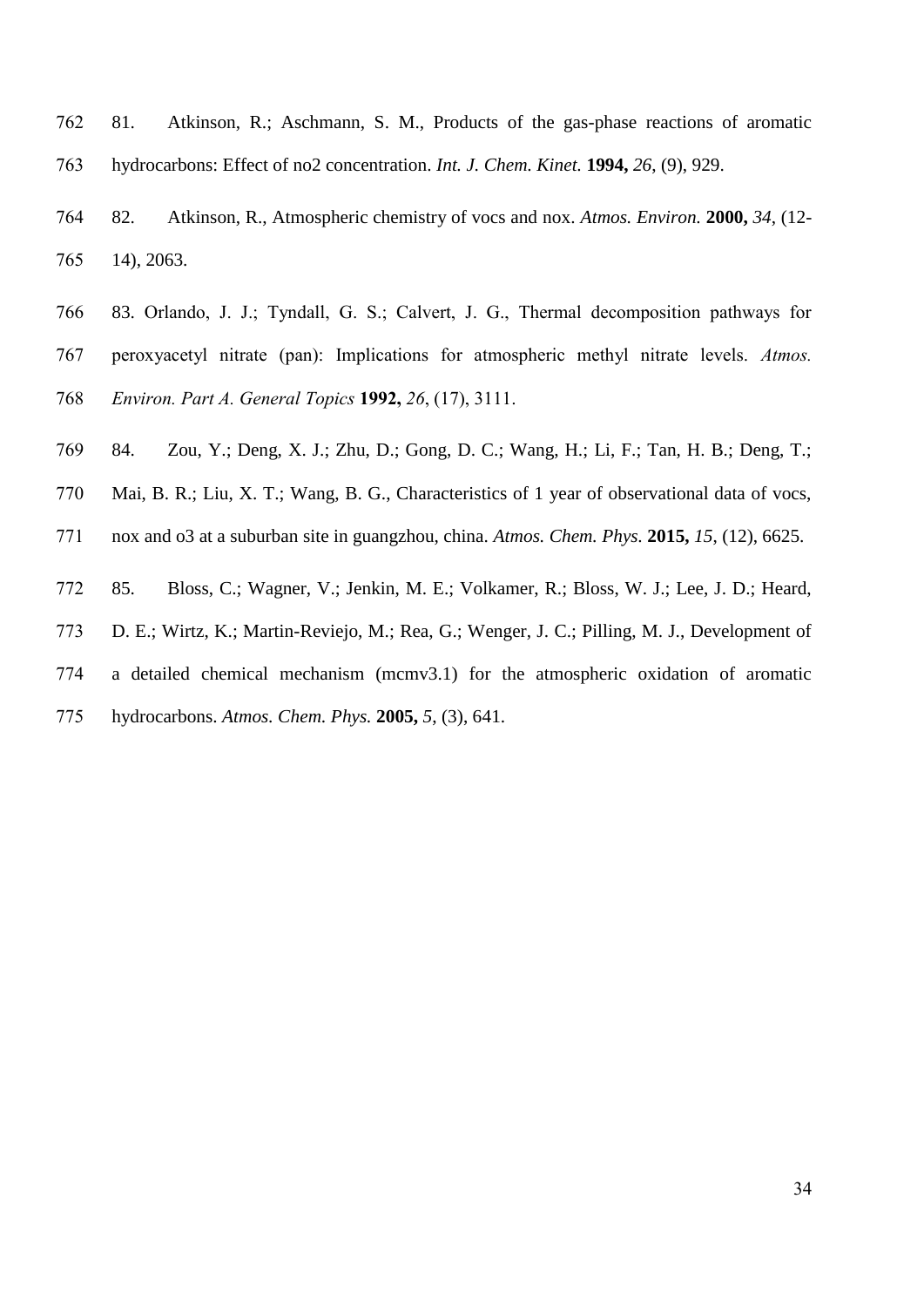**Table 1** - Initial mixing ratios of the oxidants and VOC precursors investigated, including chamber humidity and chamber temperature for the experiments performed during the TOXIC and ATMECH project.

|               | Date     | Exp.                      | Exp.<br>Description | Initial mixing ratio <sup>a</sup> |                              |                                | Oxidant initial mixing ratio <sup>a</sup> |                           |                 |                     | Experimental range <sup>b</sup> |                    |
|---------------|----------|---------------------------|---------------------|-----------------------------------|------------------------------|--------------------------------|-------------------------------------------|---------------------------|-----------------|---------------------|---------------------------------|--------------------|
| Project       |          |                           |                     | Toluene<br>[ppbv]                 | Methyl<br>chavicol<br>[ppbv] | 4-Methyl<br>Catechol<br>[ppbv] | N <sub>O</sub><br>$[$ ppbv $]$            | NO <sub>2</sub><br>[ppbv] | $O_3$<br>[ppbv] | VOC:NO <sub>x</sub> | <b>RH</b><br>[%                 | Temperature<br>[K] |
| <b>TOXIC</b>  | 20.07.09 | $\text{Tol}_{\text{low}}$ | Low $NO_{x}$        | 535                               | $\overline{\phantom{a}}$     | $\overline{\phantom{a}}$       | 41                                        | $<$ LOD                   | $<$ LOD         | ~13:1               | $0.2 - 2.9$                     | $297 - 308$        |
|               | 21.07.09 | $Tol_{mod}$               | Moderate $NOx$      | 560                               |                              | $\overline{\phantom{0}}$       | 105                                       | $<$ LOD                   | $<$ LOD         | $\sim 5:1$          | $1.1 - 2.1$                     | 297 - 309          |
|               | 28.07.09 | 4-MCat                    |                     |                                   |                              | 591                            | 120                                       | 2                         | $<$ LOD         | $\sim 5:1$          | $0.2 - 8.8$                     | $298 - 305$        |
| <b>ATMECH</b> | 15.05.12 | $MC_{[high]}$             |                     | -                                 | 460                          | $\overline{\phantom{0}}$       | 92                                        | 3                         |                 | $\sim 5:1$          | $2.1 - 10.7$                    | $297 - 306$        |

 $a = 0$ n the opening of the chamber covers.  $b =$  From the opening to the closing of the chamber covers.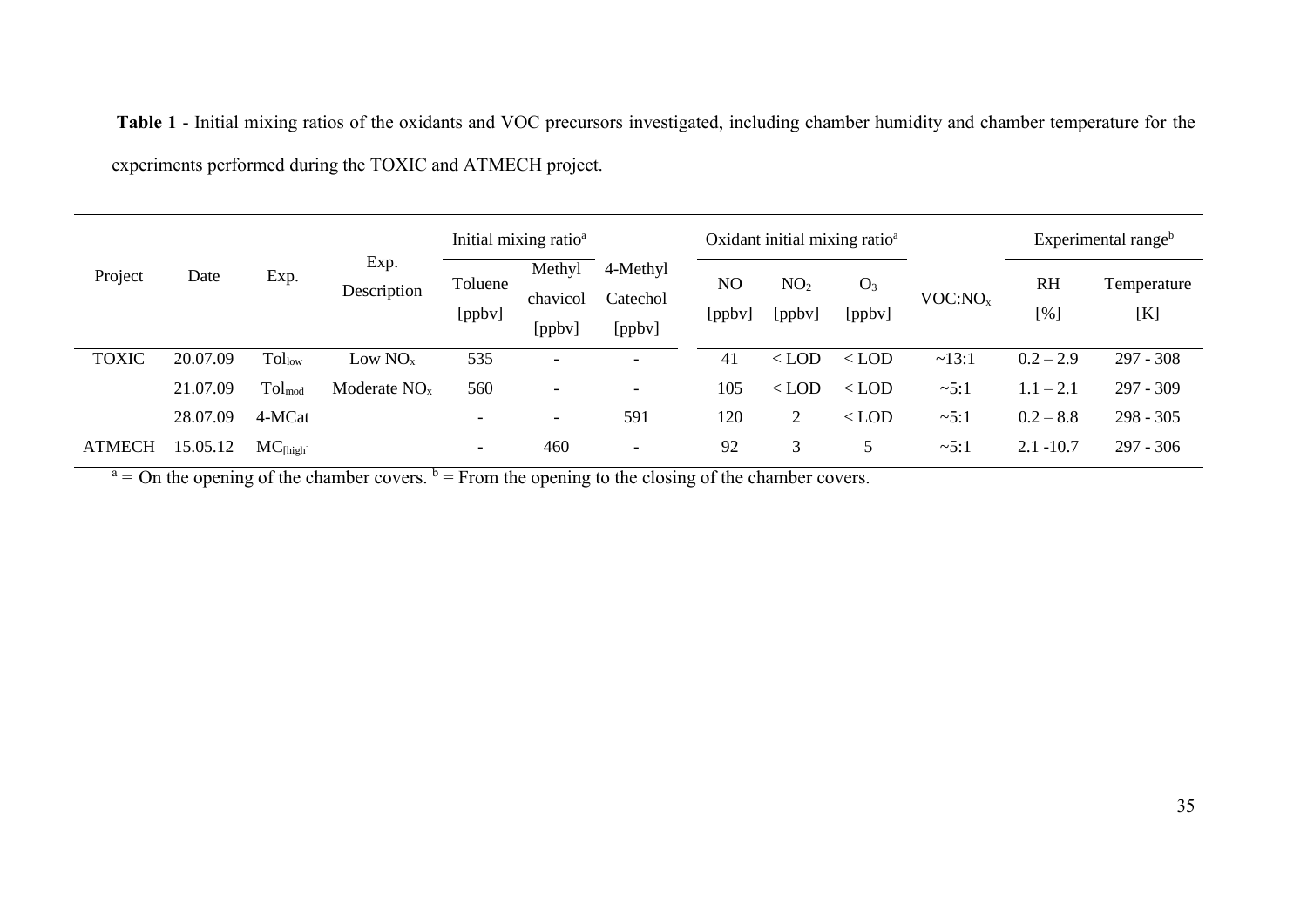

36 **Figure 1** - Types of characteristic particulate phase temporal profile shapes observed in  $MC_{[high]}$  (*left*) and their measured mass fraction ( $y_i = C_{i, \text{aer}}/C_{OA}$ ) over time (*right*). A = TP1, 4methoxybenzoic acid. B = 4-methoxybenzoic acid ( $\mu$ g m<sup>-3</sup>)/ average SOA mass ( $\mu$ g m<sup>-3</sup>). C = TP2, (4-methoxyphenyl)acetic acid. D = (4-methoxyphenyl)acetic acid ( $\mu$ g m<sup>-3</sup>)/ average SOA mass ( $\mu$ g m<sup>-3</sup>). E = TP3, HMNPD (3-(5-hydroxy-4-methoxy-2-nitrophenyl)propane-1,2diol). F = HMNPD  $(3-(5-hydroxy-4-methoxy-2-nitrophenyl)propane-1,2-diol)$  (µg m<sup>-3</sup>)/ average SOA mass ( $\mu$ g m<sup>-3</sup>). G = SOA mass. Compound structures are shown in the boxes.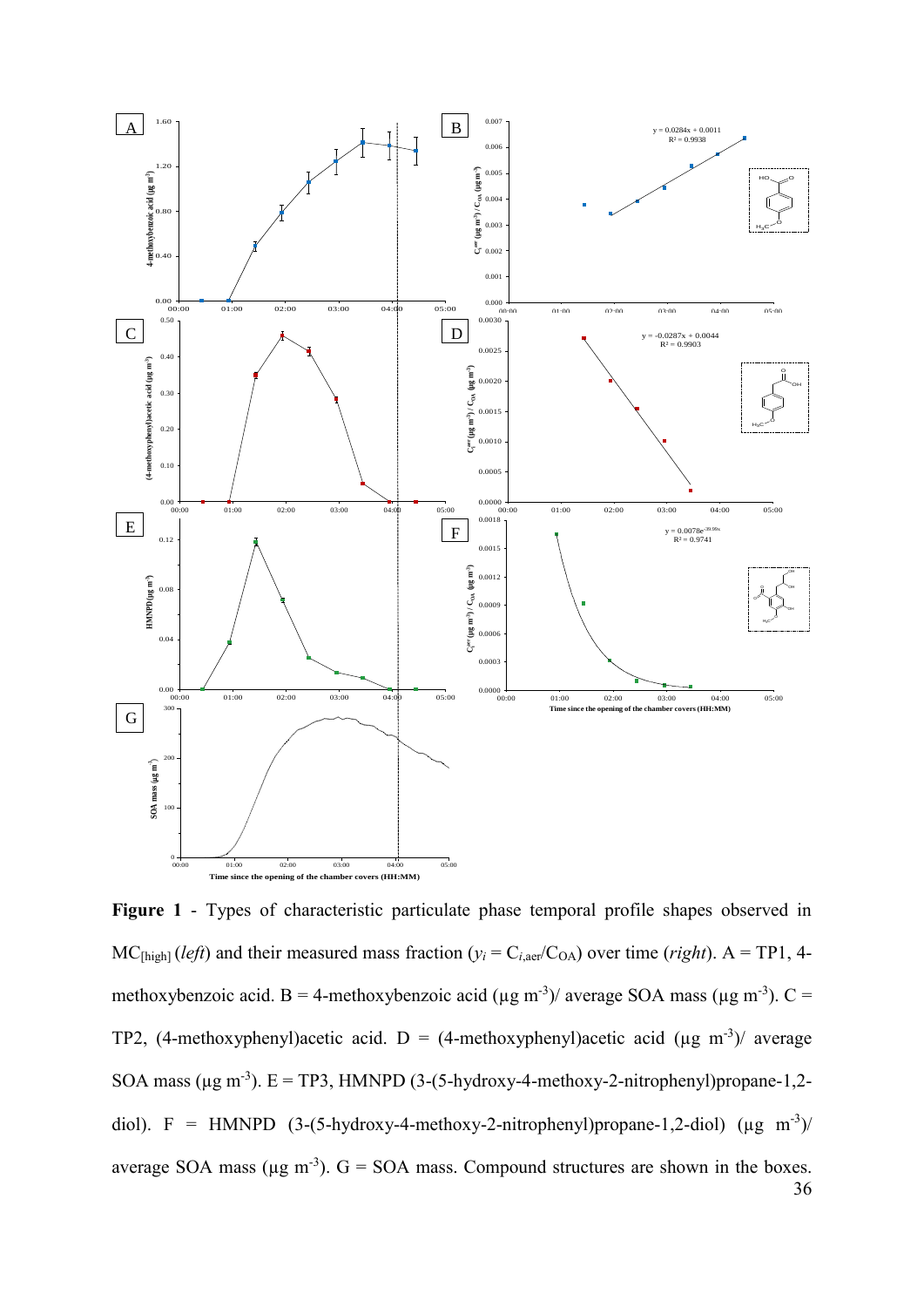Temporal profiles are plotted using the average PILS sampling time. Error bars display the average %RSD of the calibration graph used to determine the compound concentrations (see SI for further information). Dashed vertical line = closing of the chamber covers.



**Figure 2** – Temporal profile of the  $NO<sub>2</sub>/NO$  concentration ratio (ppbv/ppbv) and the particulate phase temporal profile of HMNPD (3-(5-hydroxy-4-methoxy-2 nitrophenyl)propane-1,2-diol, SI compound 1, Table S2) in  $MC_{[high]}$ . (A) Black = particulate phase temporal evolution of 3-(5-hydroxy-4-methoxy-2-nitrophenyl)propane-1,2-diol. Red = temporal profile of the NO<sub>2</sub>/NO ratio (ppbv/ppbv). (B) Blue = NO (ppbv). Black = NO<sub>2</sub> (ppbv).